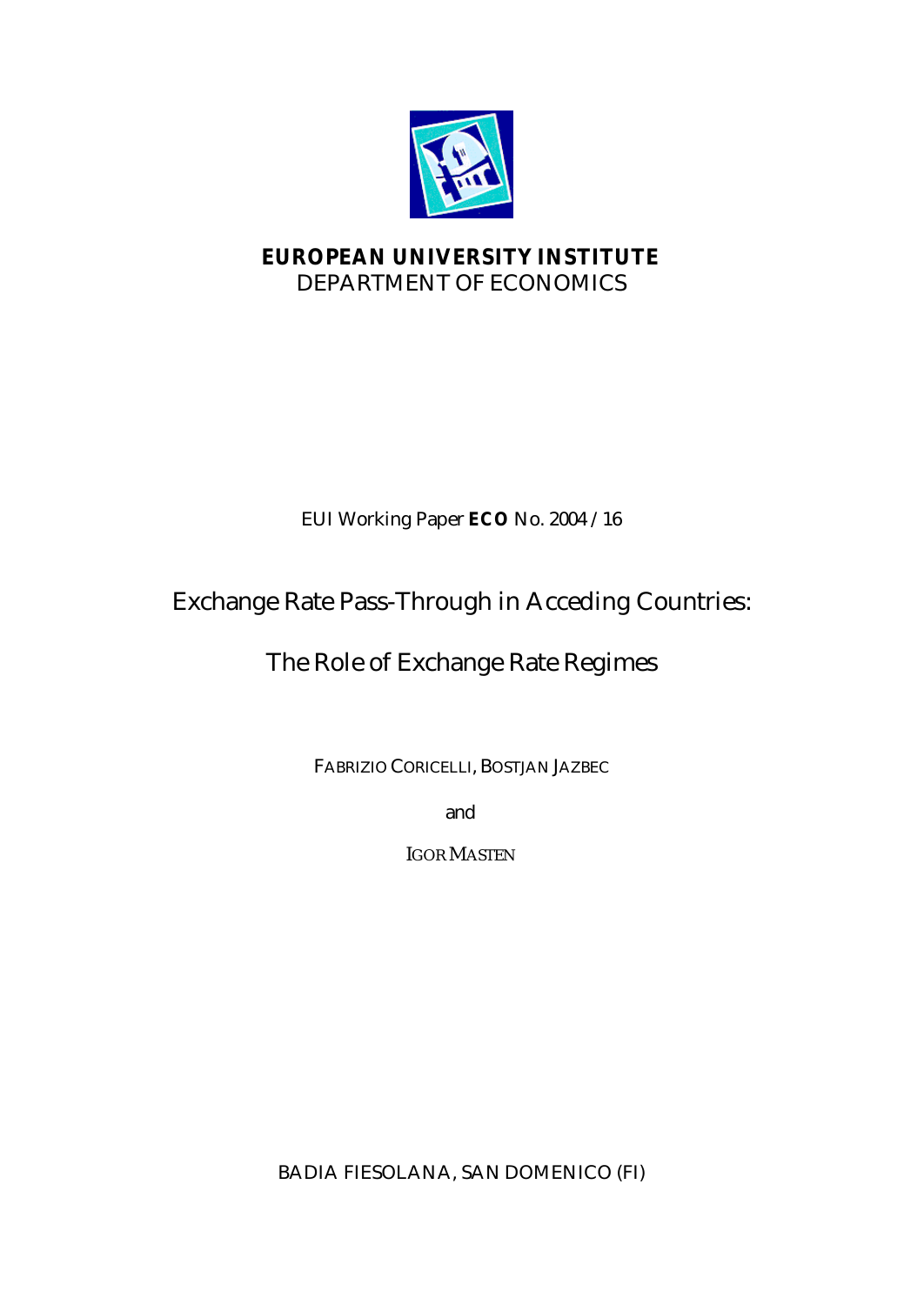All rights reserved. No part of this paper may be reproduced in any form Without permission of the author(s).

©2004 Fabrizio Coricelli, Bostjan Jazbec and Igor Masten Published in Italy in April 2004 European University Institute Badia Fiesolana I-50016 San Domenico (FI) Italy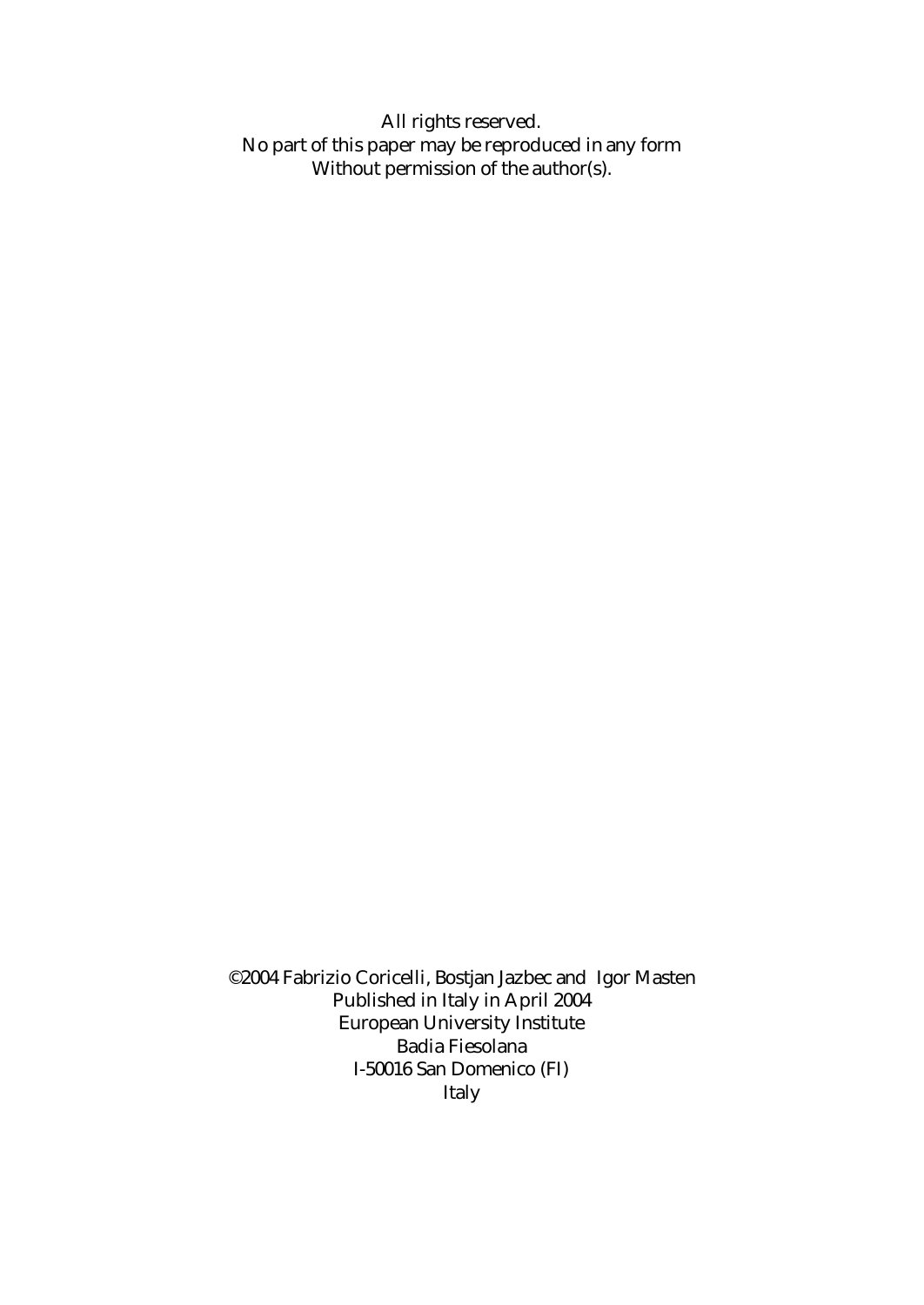# **Exchange Rate Pass-Through in Acceding Countries: the Role of Exchange Rate Regimes †**

Fabrizio Coricelli University of Siena and CEPR

> Bostjan Jazbec University of Ljubljana

Igor Masten European University Institute

*March 2004*

#### **Abstract**

This paper analyzes the link between the choice of exchange rate regime and inflationary performance in countries acceding to the EU. Estimation of pass-through effect of exchange rate changes to CPI inflation is complemented by I(2) cointegration analysis of stochastic nominal trends. The results allow a clear ranking of countries according to the size of the pass-through effect and the importance of exchange rate shocks to overall inflationary performance. The size of the pass-through effect can be associated with the degree of accommodation in the exchange rate policy. The paper concludes that an accommodative exchange rate policy is one of the main sources of inflationary pressures in accession countries.

*JEL codes*: E42, E52, E58, C32

*Keywords*: EMU accession, pass-through effect, cointegration analysis, real exchange rate targeting, policy accommodation

<sup>†</sup> The authors are indebted to Søren Johansen, Anindya Banerjee, Roland Straub, Roberto Perotti and Jerome Sgard for their discussions and numerous comments. A previous version of this paper has been circulated as CEPR Working Paper No. 3894.

Corresponding author: igor.masten@iue.it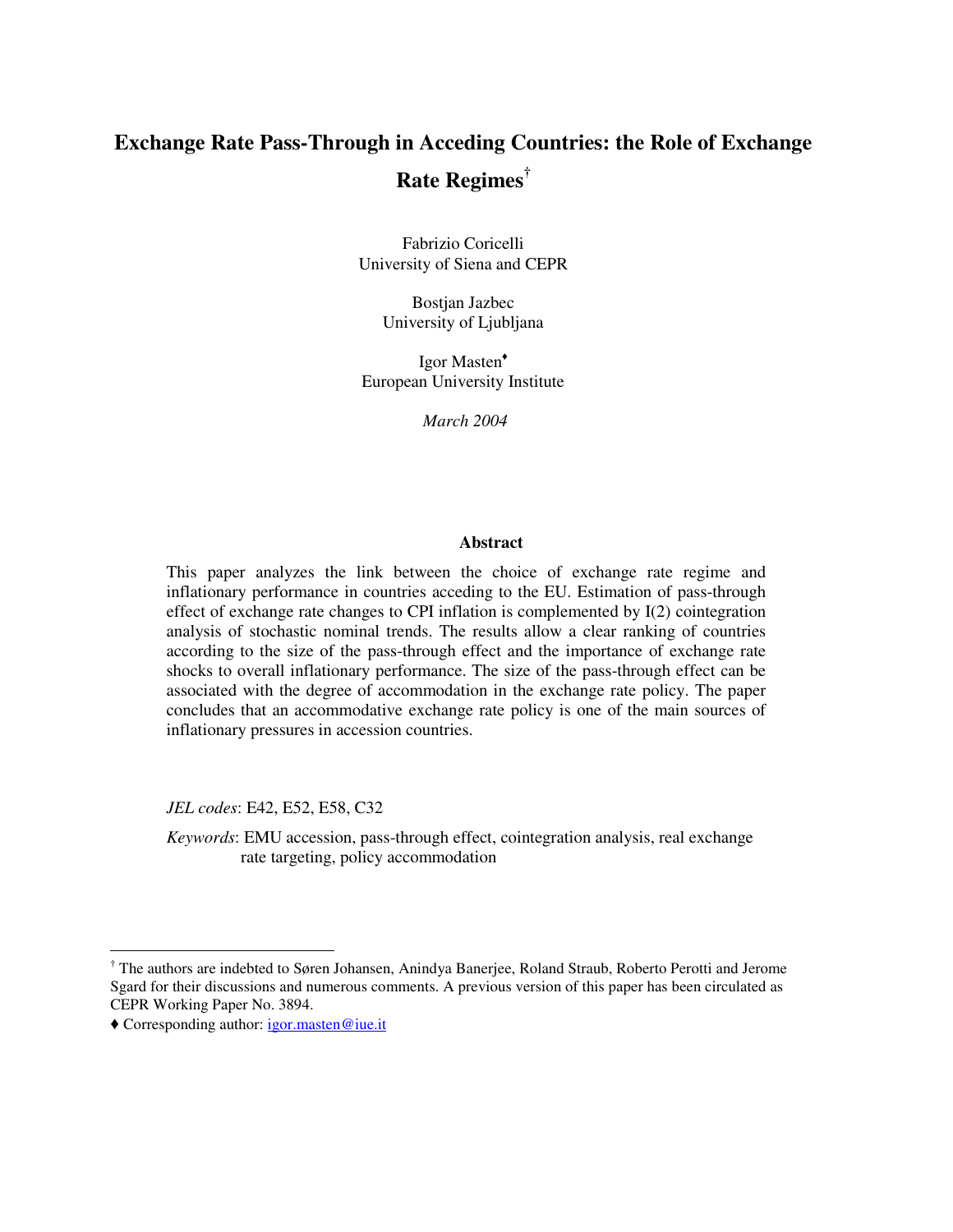## **1. Introduction**

Following accession to the European Union, candidate countries (CEECs) will eventually adopt the euro, as no opt-out clause is allowed for new entrants. Therefore, the main open question about exchange rate policy for new members is the speed of entry into the Euro zone. The length of the transition period to the Euro is therefore an important policy choice for CEECs. The chosen strategy crucially depends on the role policy-makers attribute to the exchange rate for macroeconomic performance. In particular, a key question is the capability of affecting the real exchange rate through changes in the nominal exchange rate. This, in turn, depends on the impact that nominal exchange rate fluctuations have on domestic inflation, in other words, on the magnitude of the pass-through effect. In this respect, the aim of the paper is to empirically analyze the role of exchange rate regimes in overall inflationary performance of a subset of acceding countries: Hungary, the Czech Republic, Poland and Slovenia (CEEC-4 hereafter).

The interplay between the exchange rate regime and the speed of convergence of inflation rates between CEECs and the Euro zone is studied by estimating the pass-through from exchange rate changes to domestic inflation in four CEECs. The exchange rate was the main nominal anchor in most transition economies at the beginning of transition. To curb inflation and maintain macroeconomic stability, the Czech Republic, Hungary and Poland introduced exchange rate-based stabilization programs in the early 90's, while Slovenia followed a combination of targets on M3 and tightly managed exchange rate. Over time, several CEECs have moved towards a more flexible regime (i.e. the Czech Republic, Poland, Hungary and Slovakia). By contrast, Slovenia continued to maintain managed float, while others, the Baltic states and Bulgaria, opted for currency boards. There is a question of whether a move to more flexible exchange rate regimes have helped transition economies to carry on independent monetary policy and to more effectively respond to shocks. To answer this question it is important to distinguish between cases where higher exchange rate flexibility reflects an exchange rate policy geared at achieving a certain inflation target, and cases where exchange rate policy is accommodative, i.e. tries to neutralize the effects of adverse shocks on the real exchange rate. In the latter case, when taking the form of a reaction function to perceived disequilibria in the real exchange rate, a systematic component is induced into the dynamics of the nominal exchange rate. Such a policy is likely to be incorporated into the pricing decisions of economic agents. For this reason, a strong correlation between exchange rate movements and inflation rates can be observed in managed float regimes. Following this line of reasoning, we estimate the extent of exchange rate passthrough in CEEC-4 and find that regimes with a more accommodative stance of exchange rate policy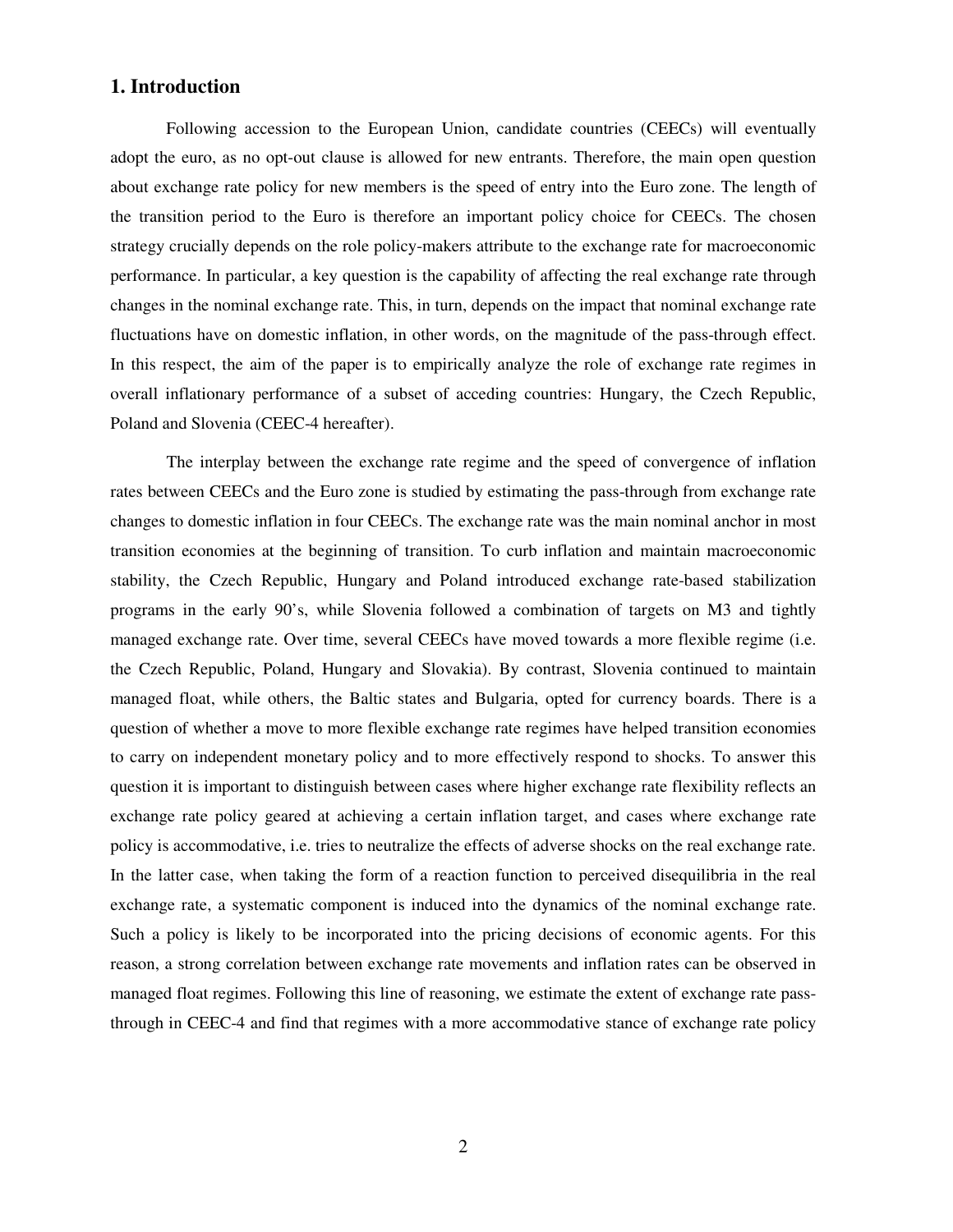generate higher pass-through. Although accommodative exchange rate rules could stabilize the real exchange rate, it is questionable whether such a policy is welfare improving as it generates costs associated with higher average inflation.

With exchange rate pass-through we denote a change in the selected price index caused by the change in the nominal exchange rate. <sup>1</sup> Its empirical importance has been analyzed in a number of papers in recent years. Campa and Goldberg (2001) estimate pass-through to import prices for 25 OECD countries over the period 1975 to 1999. Goldfajn and Werlang (2000) study the relationship between exchange rate depreciations and inflation for 71 countries in the period 1980 to 1998. Choudhri and Hakura (2001) extend the study of Goldfajn and Werlang (2000) and try to establish the role of the exchange rate regime in determining the extent of pass-through in 71 countries in the period 1979 to 2000. Darvas (2001) provides evidence on pass-through for CEEC-4 for the period 1993 to 2000.

Our study differs substantially from previous literature in the estimation methodology employed. Using a cointegrated vector autoregressive model we estimate the pass-through from exchange rates to prices and estimate the importance of shocks to the nominal exchange rate in the movements of domestic inflation for the CEEC-4. In addition, we invoke theoretical results from Johansen (2002) to address the issue of identification of pass-through effect, which has not been achieved in previous studies using cointegration analysis (e.g. Kim, 1998). Thus, we are not the first to use cointegration analysis to estimate exchange rate pass-through, but the first to solve the identification problem within this framework. This qualifies our estimates as the system generalization of single equation estimates of pass-through effect.

The empirical analysis indicates that pass-through is highly significant in the four candidate countries examined, although important differences emerge, which can be associated with differences in exchange rate regimes. While Slovenia and Hungary have engaged in relatively tightly managed exchange rates, the Czech Republic and Poland have let their exchange rate float more freely, at least recently. Additionally, the Czech Republic and Poland introduced inflation targets, which helped monetary authorities to maintain inflation at lower levels than in Slovenia and Hungary. In this respect, it is not surprising that we found a perfect pass-through from exchange rate growth to domestic inflation for Slovenia and Hungary. A much smaller impact is found for the Czech Republic and Poland. Similarly, in Slovenia shocks to the exchange rate play a dominant role in determining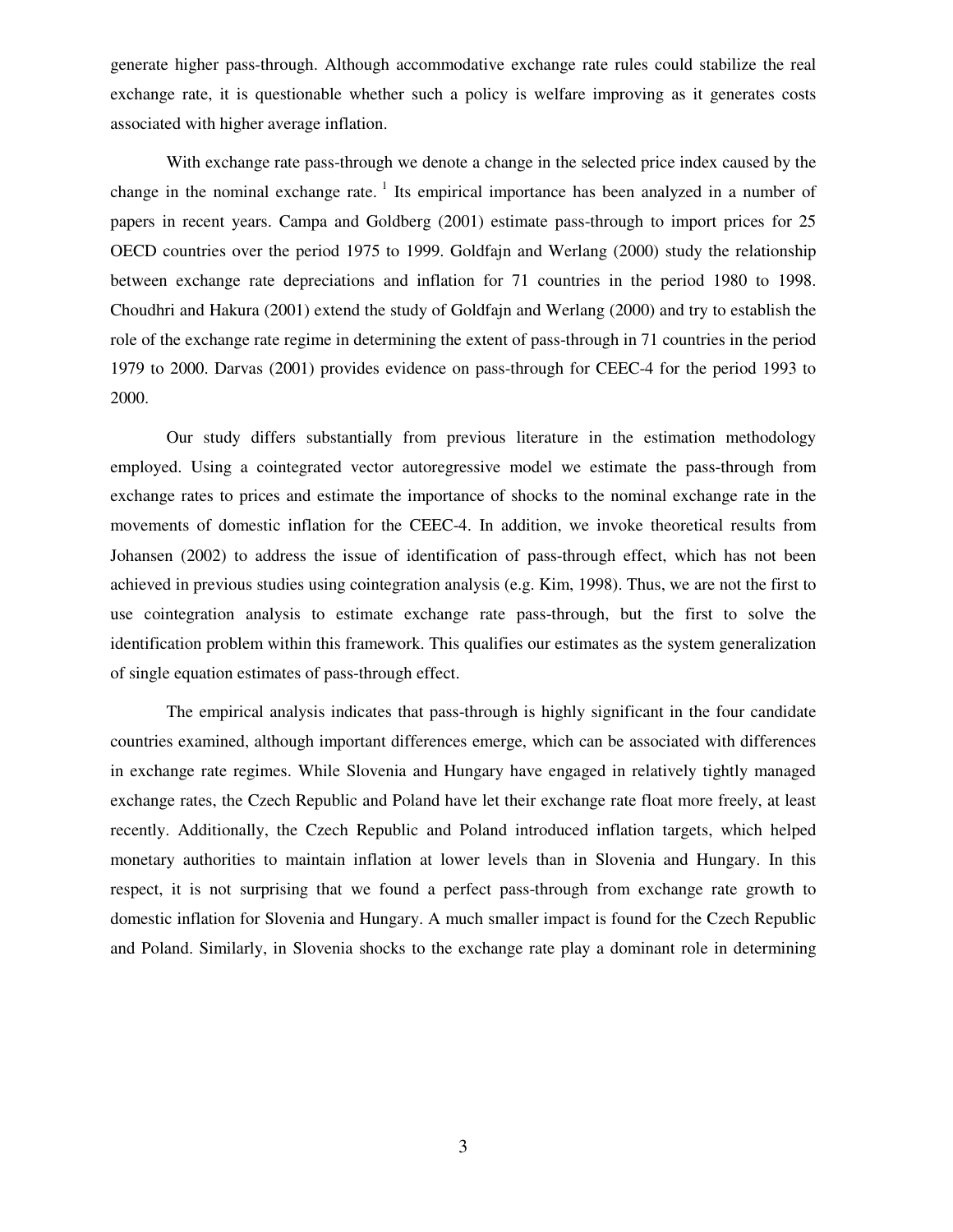inflationary pressures. By contrast, in Poland autonomous shocks arising from monopolistic behavior in goods markets and wage pressures dominate the inflation process, with smaller effects from exchange rate shocks. Note that Slovenia and Poland have followed rather different exchange rate policies. Even though it has never been officially declared, Slovenia apparently targeted the real exchange rate throughout the period, trying to maintain external competitiveness. Poland, after the initial use of the exchange rate as a nominal anchor, has progressively moved toward a more flexible exchange rate, culminating in the floating regime that started in April 2000. Therefore, one can conjecture that such different exchange rate regimes had a fundamental impact on domestic inflation. The real exchange rate rule in Slovenia was probably internalized by price setters, thus becoming a persistent source of inflation. In fact, although Slovenia apparently had the best fundamentals of CEEC-4, it is the worst inflation performer among the Acceding Countries in recent years . By contrast, Poland did not follow an accommodative exchange rate policy. Considering as well that Slovenia is a much more open and smaller economy than Poland, one would expect a smaller passthrough in Poland and a smaller role of exchange rate shocks driving the domestic inflationary process. Hungary and the Czech Republic lie between the two extreme cases, with Hungary more similar to Slovenia and the Czech Republic more to Poland. In general it would seem that more predictable exchange rate policies, like those followed in Slovenia and Hungary (and Poland until 2000) tend to be associated with larger pass-through coefficients. The size and openness of the countries are also important factors.

The analysis has a number of clear policy implications, all based on empirical fact that exchange rate changes importantly affect domestic inflation and hence in any disinflation experiment the central role should be given to the path of the nominal exchange rate. Even abstracting from the issue of propagation of exogenous shocks originating in international financial markets, flexible exchange rates are not an effective instrument for absorbing asymmetric real shocks (Masten, 2002). Large pass-through to import price is an incentive for policy-makers to attempt ex-post to drive the exchange rate in a way that improves external competitiveness. Large pass-through to CPI, however, reduces the expenditure switching effect and benefits of exchange rate flexibility. As can be seen in the case of Slovenia, such a policy of real exchange rate targeting creates persistent inflationary pressures that can be broken down by credibly adopting a non-accommodating exchange rate policy. For a small open economy this may imply the adoption of fixed exchange rates. Luckily, candidate

<sup>&</sup>lt;sup>1</sup> The pass-through effect operates broadly through three basic channels: (1) direct effect through prices of imported goods in the CPI; (2) effect through prices of imported intermediate goods; and (3) the effect through expectations that includes also the expected responses of monetary policy (Garcia and Restrepo, 2001).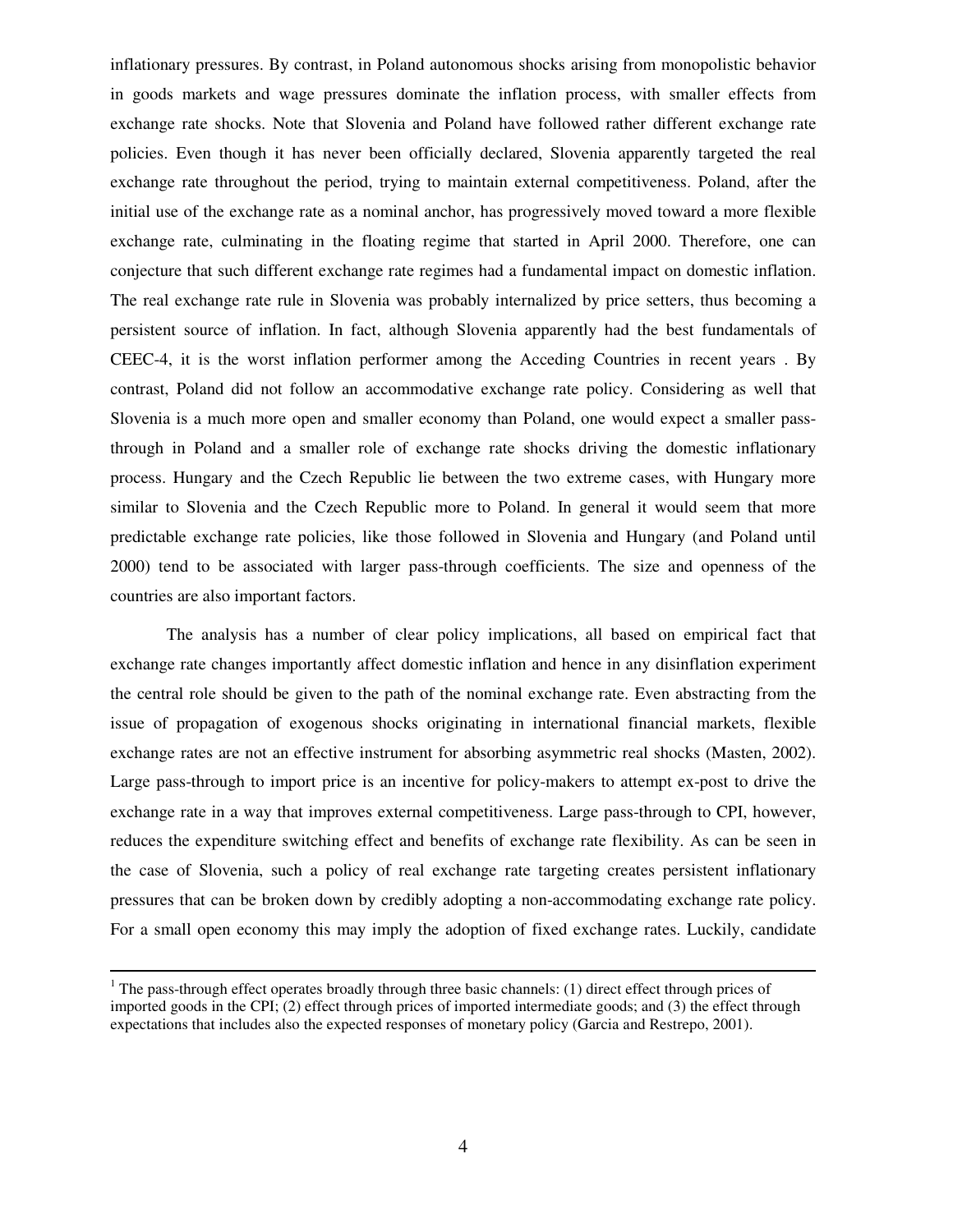countries have the point of arrival, the euro, already set. Their main policy decision is how fast to enter the euro. Results in this paper suggest that there are no significant advantages to delaying entry.

The paper proceeds as follows. Section 2 presents stylized facts on inflation and exchange rate behavior in CEEC-4. After briefly discussing the long-run trend appreciation of the exchange rate and its connections with the Balassa-Samuelson effect, the section emphasizes the relationship between exchange rate regime and inflation dynamics. Section 3 offers a simple theoretical framework that links the size of pass-through exchange rate regimes and persistence of exchange rate shocks in particular. Section 4 contains the main empirical analysis of the paper, focusing on the pass-through. Section 5 concludes.

### **2. Stylized Facts on Inflation and Exchange Rate Dynamics**

Following the initial jump in price levels associated with price liberalization, inflation has declined gradually in CEEC-4. Reduction to single-digit inflation was much faster in Slovenia and the Czech Republic, countries less affected by large stocks of debt and the attendant need to finance large debt service payments. However, inflation rates seem to be more stubborn in Slovenia and Hungary than in the Czech Republic and Poland. In the period 1998-2002, inflation hovered around 8-9 % in Slovenia and Hungary, with signs of decline after the second half of 2002, in a period of economic slowdown. The sharp decline in the Czech Republic and Poland reflects two different realities. The Czech Republic has been successful in reducing inflation through an effective and credible policy of inflation targeting. In Poland the fall in inflation, which declined to around 1% annual rate in 2002, reflects perhaps an overshooting of the desired decline. This was the result of an excessively tight monetary policy that negatively affected the economy during a period of general economic slowdown in Europe. Output performance in Poland during 2002 has been among the worst in candidate countries. A sharp fall in demand and output and persistent unemployment rate at around 18% have contributed to the fall in inflation. The gradual decline in inflation has been accompanied by a sizable appreciation of the real exchange rate in all CEEC-4, and indeed in all transition economies. A component of this trend appreciation can be considered an equilibrium phenomenon, in line with the Balassa-Samuelson effect and relative price convergence (on the latter see Čihak and Holub, 2002). However, there is, in addition, a dynamic process connecting exchange rates and inflation.

Table 1 reports simple correlation coefficients between CPI-inflation rates, rates of change of nominal exchange rates and rates of change of real exchange rates. Data refer to 12-month changes to eliminate seasonal effects. In Hungary, Poland and Slovenia, the correlation between inflation rates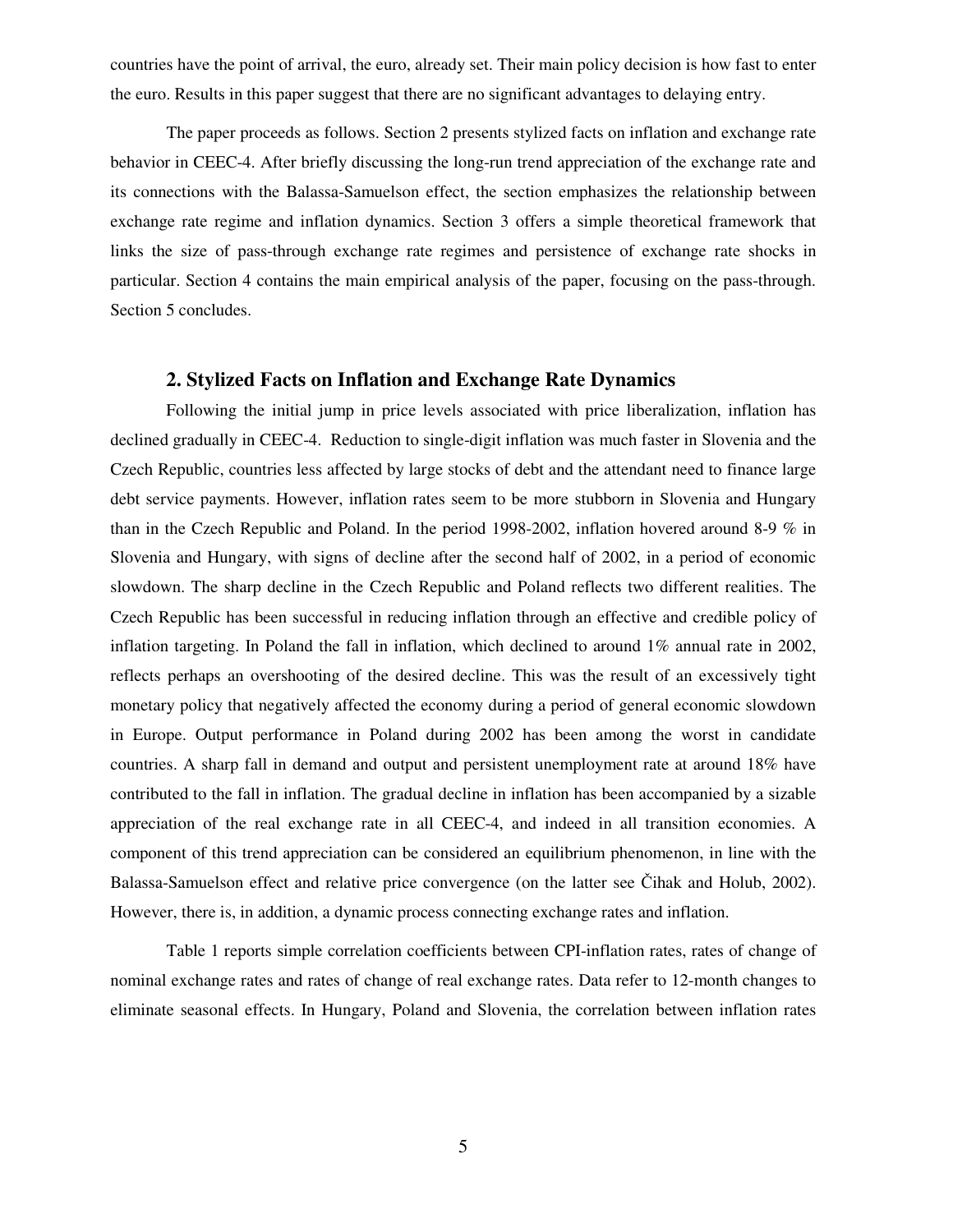and changes in nominal exchange rates is high. By contrast, the correlation between inflation and exchange rate changes is low in the Czech Republic. As a result, there was a high correlation between movements of nominal and real exchange rates. Interestingly, Hungary, Poland and Slovenia have kept positive depreciation rates on average. While Hungary broke up with this practice in second half of 2001 and Poland in 2000<sup>2</sup> Slovenia maintained a positive depreciation rate, which is entirely policy induced. It is especially notable for the Czech Republic that its nominal exchange rate growth never deviated permanently from zero, which considerably contributed to its most favorable inflationary performance in the CEEC-4 group. Furthermore, the two countries that used more actively the exchange rate as a policy tool, Hungary and Slovenia, displayed the smaller volatility in the real exchange rate, suggesting the presence of some form of real exchange rate targeting.

| <b>Tuble 1.</b> EXVIRING TRIES and inflation, $17711200200$                  |                               |        |        |                 |  |  |
|------------------------------------------------------------------------------|-------------------------------|--------|--------|-----------------|--|--|
|                                                                              | <b>Czech Republic Hungary</b> |        |        | Poland Slovenia |  |  |
| Correlation between changes in nominal<br>exchange rate and inflation $(**)$ | $-0.2$                        | 0.9    | 0.8    | 0.5             |  |  |
|                                                                              |                               | Mean   |        |                 |  |  |
| -Nominal exchange rate                                                       | 2.2                           | 11.0   | 7.4    | 6.4             |  |  |
| -Real exchange rate                                                          | $-4.4$                        | $-4.5$ | $-7.1$ | $-3.6$          |  |  |
| -Consumer prices                                                             | 7.1                           | 16.0   | 15.5   | 10.4            |  |  |
|                                                                              | <b>Standard Deviation</b>     |        |        |                 |  |  |
| -Nominal exchange rate                                                       | 5.7                           | 10.8   | 11.4   | 5.2             |  |  |
| -Real exchange rate                                                          | 6.6                           | 4.9    | 6.1    | 4.5             |  |  |
| -Consumer prices                                                             | 3.2                           |        | 9.5    | 4.7             |  |  |

**Table 1:** Exchange rates and inflation, 1994:1-2002:5 (\*)

(\*) 12-month percentage changes

(\*\*) Correlation coefficient between 3-month moving average of 12-month changes

*Source: Authors' calculations on data from Datastream.*

It is worth stressing that official changes in the exchange rate regimes need not be fully informative about the effect of exchange rate policy on inflation. As shown in the empirical part of the paper, models for these countries do not exhibit signs of structural parameter breaks even though three out of four countries introduced official changes in their exchange rate regimes. The degree of monetary policy accommodation can be revealed only by looking closely at actual path of the exchange rate and results of empirical analysis. For Slovenia it is clear that tight management was oriented towards sustaining a depreciation rate, which can be understood as a sign of accommodative monetary policy. In the Czech Republic this has not been the case even after the move to a more flexible arrangement. Thus even though two countries could be officially characterized as having a

 $2$  Poland adopted a flexible exchange rate system with inflation targeting in 2000, while Hungary switched to an inflation targeting regime in October 2001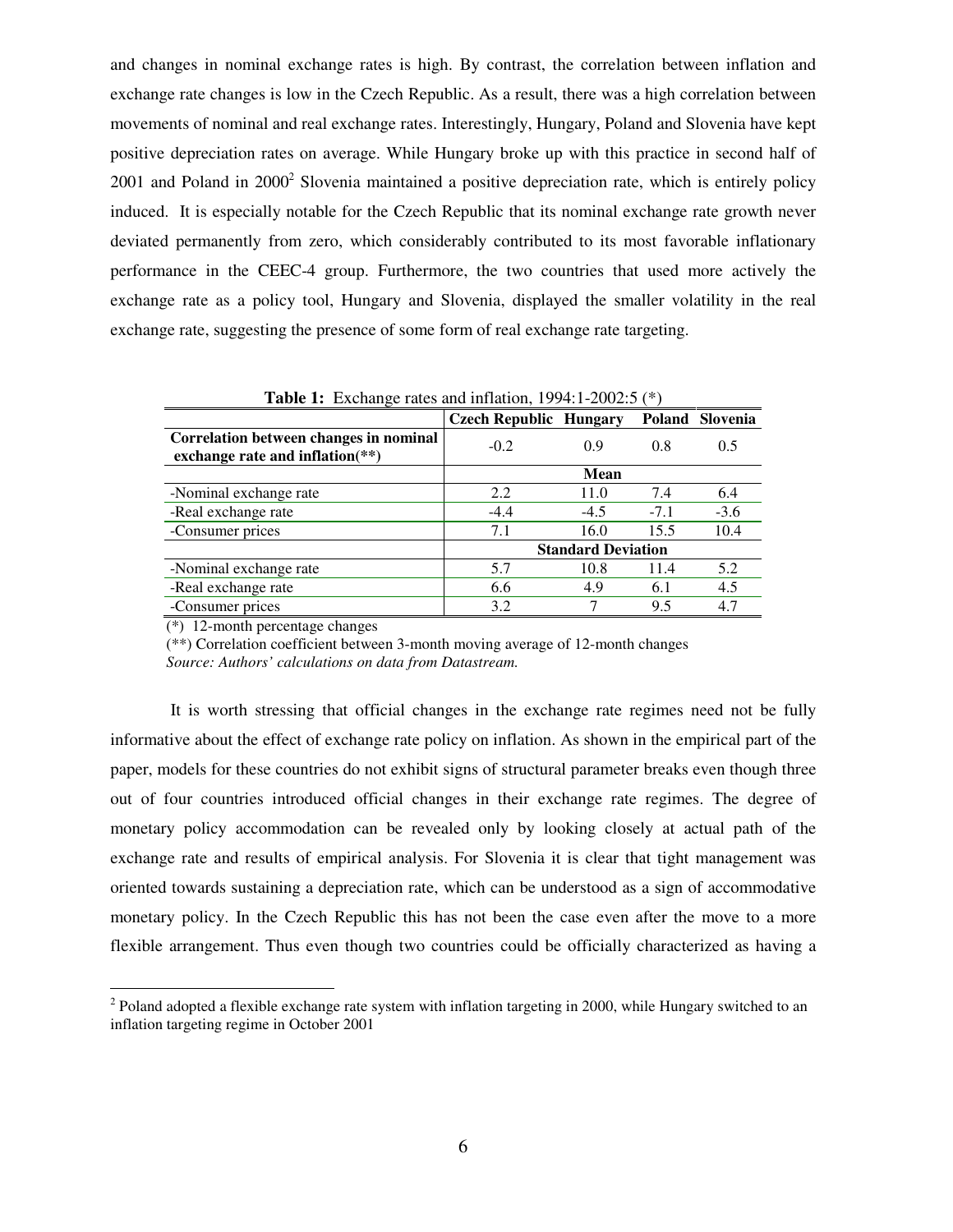similar exchange rate regime, it is important to take into account whether exchange rate management is used as a key tool for achieving a preset inflation target, or to accommodate any shock to the real exchange rate. While in the former exchange rate does not add to inflationary pressures, it does so in the latter.

### **3. Real Exchange Rate Targeting and the Size of Pass-Through Effect**

Consider a small open economy with a continuum of monopolistically competitive firms that set their prices in a staggered manner as in Calvo (1983). Each firm resets its price in any period with fixed probability1− $\theta$ , independently of other firms' price decisions and memoryless. By the law of large numbers, a fraction  $1-\theta$  of firms resets their prices every period, while a fraction  $\theta$  keeps their prices unchanged. Let pt denote the log of the aggregate price level, and  $p_t^*$  the log of optimal price level of firms that receive a price-change-signal in period t. This implies that the current price level is described by the following law of motion (in log-linear form)

$$
p_t = \theta p_{t-1} + (1 - \theta) p_t^* \tag{3.1}
$$

The firms maximize the expected discounted value of profits for given demand schedule, technology (common across firms), factor prices and the restriction on price adjustment. Loglinearization of the firm's first-order conditions around a zero-inflation steady state yields the following expression for optimal price level (see also Gali, 2001)

$$
p_t^* = \mu + (1 - \beta \theta) \sum_{k=0}^{\infty} (\beta \theta)^k E_t m c_{t+k}
$$
 (3.2)

where  $\mu$  is the log of the optimal frictionless mark-up and  $mc<sub>t</sub>$  the log of nominal marginal cost.  $E_t(\cdot)$  is the rational expectations operator. Let us assume that nominal marginal costs are indexed to a linear combination of domestic prices and import prices

$$
mc_t = (1 - \gamma)p_t + \gamma(e_t + p_t^f) \tag{3.3}
$$

where  $\gamma$  is the share of imported inputs in domestic production,  $e_t$  is the log of nominal exchange rate and  $p_t^f$  $p_t^{\,j}$  is the log of import prices denominated in foreign currency. We assume perfect exchange rate pass-through to import prices. For simplicity and without loss of generality assume that  $f = 0$  $p_t^{\,I} = 0$ . Monetary policy follows a real exchange rate targeting rule, which is formulated as in Uribe (2003)

$$
\Delta e_t = g(e_t + p_t^f - p_t), \qquad g'(\cdot) < 0 \tag{3.4}
$$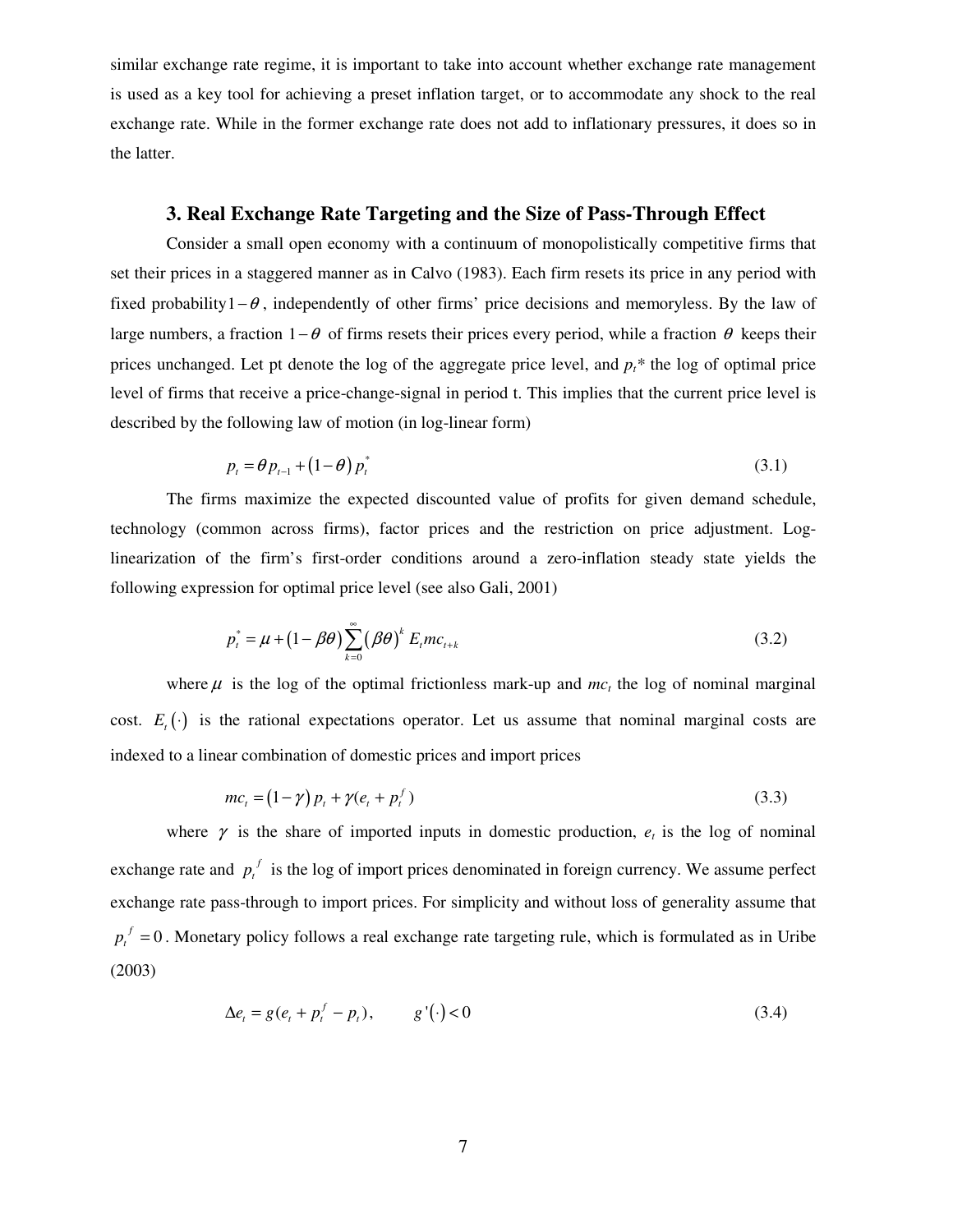This formualtion postulates that nominal depreciation increases in response to real apreciation. It also implies that transitory shocks to the real exchange rate combined with monetary policy rule induce a unit root in the level of (the log of) nominal exchange rate. Consider a shock to the real exchange rate at time t and no shocks afterwards. This induces a permanent shock to the nominal exchange rate:  $e_{t+k} = e_t$ ;  $\forall k$ . It also implies that  $p_{t+k}^* = p_t^*$ ;  $\forall k$  along the perfect foresight path. By solving (3.1) forward and inserting into (3.3) we obtain the following expression for the nominal marginal costs

$$
mc_t = (1 - \gamma) p_t^* + \gamma e_t \tag{3.5}
$$

Inserting (3.3) into (3.2) yields the expression for optimal price level in the case of real exchange rate targeting after a transitory shock to the real exchange rate

$$
p_t^* = \mu + (1 - \gamma) p_t^* + (1 - \beta \theta) \sum_{k=0}^{\infty} (\beta \theta)^k E_t e_{t+k} = \frac{1}{\gamma} \mu + e_t
$$
 (3.6)

From (3.6) it follows that permanent shocks to the nominal exchange rate are associated with perfect pass-through to the optimal price level and by (3.1) also to the CPI in equilibrium. Albeit in a less general framework Taylor (2000) showed that persistence of shocks is a key determinant of the size of the pass-through. It has been shown above that shocks to the nominal exchange rate are perceived as permanent when agents incorporate a real exchange rate targeting policy into their pricing behavior. Again from (3.1) it follows that in such a case not only will equilibrium pass-through be perfect, but also that short-run pass-through will be higher. As discussed in the previous section, exchange rate policy in CEECs can to a great extent be characterized by elements of real exchange rate targeting (see also Laxton and Pesenti, 2003). Unlike in developed countries for which this practice cannot be confirmed, we would expect to find estimates of high pass-through. The extent to which CEECs have resorted to real exchange rate targeting has also differed substantially across countries. In those where it has been most systematic (Hungary and Slovenia) finding estimates of perfect equilibrium pass-through should not be surprising.

#### **4. Estimation of Exchange Rate Pass-Through**

This section presents the empirical analysis of pass-through effect of exchange rate growth to CPI inflation within a cointegration framework. Compared to existing studies of pass-through our empirical analysis introduces a number of novelties. First, within I(1) cointegration analysis the paper offers a formal discussion of identification of pass-through effect conditional on cointegration rank.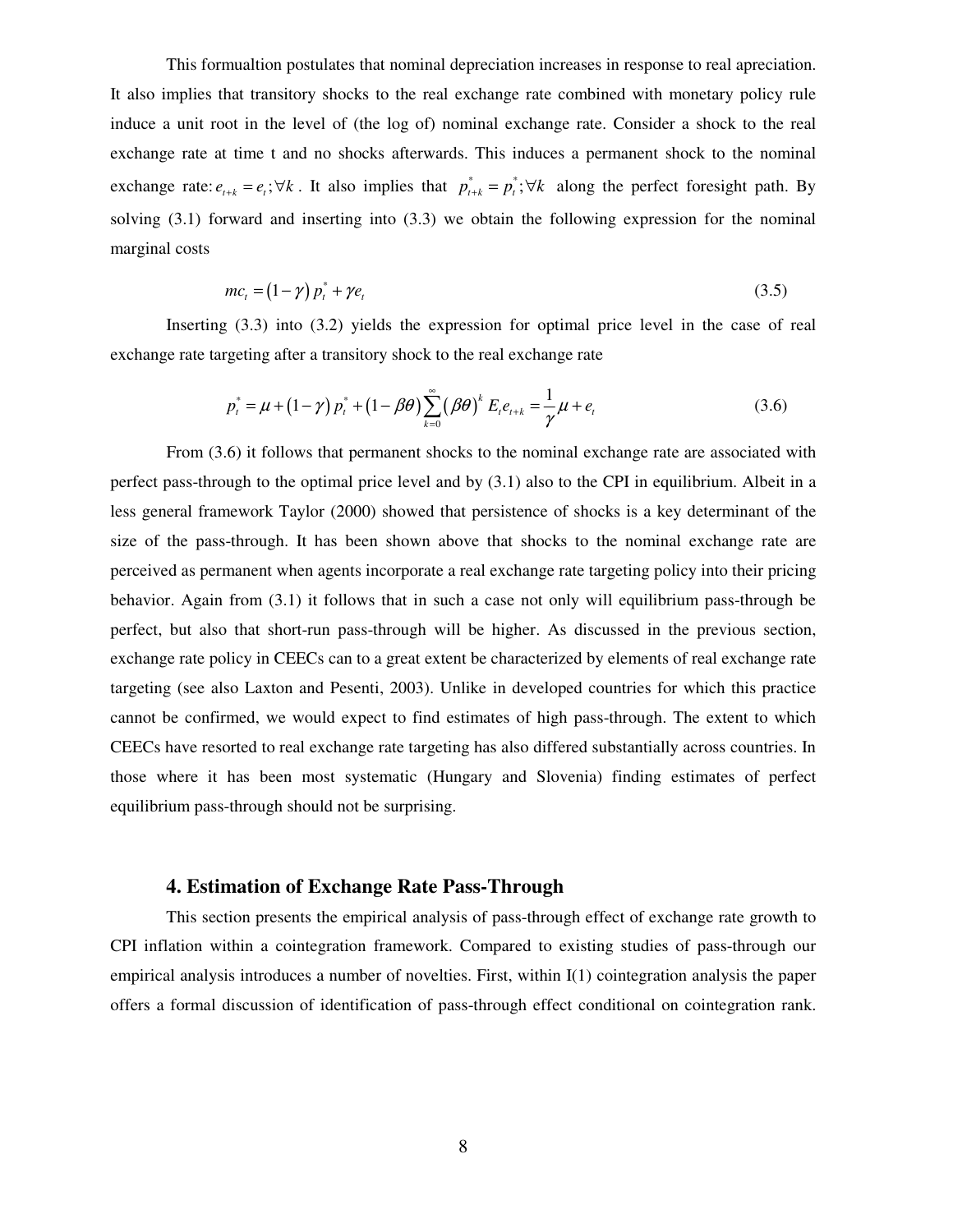We show that reported estimates of equilibrium pass-though effect are actually identified and can thus be interpreted as elasticities in a structural sense. The issue of identification of pass-through effect has not yet been addressed in the existing literature and as is turns out this is of crucial importance when conclusions from empirical analysis are used for policy implications. Second, we discussed the necessary contemporaneous correlation of reduced form shocks that yields the empirically observed equilibrium pass-through effect. Finally, in order to provide better grounds for proposed policy implications, the analysis of common nominal  $I(2)$  trends is performed using  $I(2)$  cointegration analysis. The I(2) framework offers, first, useful tools for direct analysis of relative importance of shocks to different variables for overall inflationary performance in the economy, and, second, distinguish between nominal and real trends in the economy. All these features, combined with actual estimates, lead to important implications for the choice of exchange rate regime.

#### **4.1. Methodological Issues and Limitations of Existing Empirical Studies**

The measure of pass-through estimated in the paper is the effect of changes in nominal exchange rates on CPI inflation, a common final target variable of monetary authorities. In particular, the main focus of the paper is the equilibrium effects of exchange rate changes on inflation, real interest rates and output. In the literature there is no uniform approach to the analysis of pass-through. Some authors attempt to measure the pass-through directly; others use empirical results to investigate the underlying economic mechanisms (e.g. Choudhri, Faruqee and Hakura, 2002).

In terms of methodology, structural VAR is the most common in the literature, of which McCarthy (2000) is a very notable example. In that approach, pass-through is measured by means of impulse responses of different price series to an identified structural exchange rate shock. The problem with this approach is that it is not entirely consistent with the simplest notion of pass-through: any type of shock can cause the co-movement between the exchange rate and prices. In principle this would imply that we could observe as many measures of (short-run) pass-through as there are identified structural shocks. In addition, exchange rate changes need not occur only as consequences of stochastic shocks, but they can also reflect systematic changes in policy, that can be particularly important in countries adopting some form of real exchange rate targeting. It could occur also as the change in the inflation target of a central bank running disinflation policies. All such changes are not accounted for in a typical SVAR analysis. Proposed estimates of exchange rate pass-through could in such a case be severely biased and, not surprisingly, underestimated (see section 4.3 for a further discussion).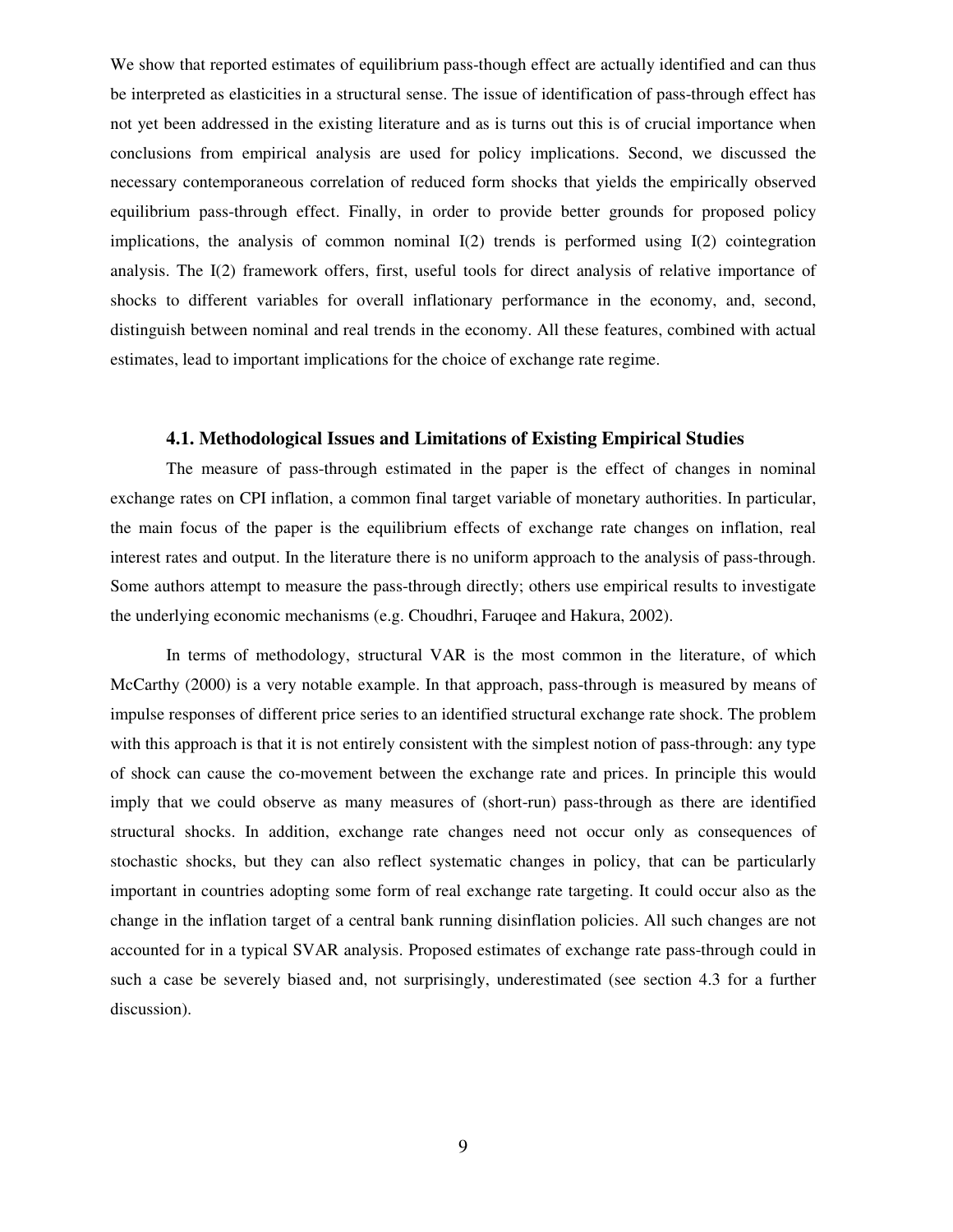This problem does not arise in Campa and Goldberg (2002) who estimate a simple singleequation model for OECD countries and measure the pass-through effect (to import prices in their case) with the coefficient on the nominal exchange rate. Single equation approach is used also by Darvas (2001) for the group of Acceding Countries. A different use of SVAR analysis is found in Choudhri, Faruqee, and Hakura (2002). Their empirically observed impulse responses of various price indexes to an exchange rate shock are used not to measure pass-through effect directly but as a benchmark for simulated responses obtained from calibrated theoretical model under different assumption about nominal rigidities in the economy.

A common drawback of all SVAR-based studies is that they do not account explicitly for the possibility of cointegration. Price series are commonly integrated at least of order one, which calls for an explicit test for cointegration. From an economic point of view, neglecting cointegration is very surprising since long-run co-movement of prices and exchange rate seems very plausible theoretically. Neglecting cointegration when it is genuinely present means neglecting the intrinsic meaning of equilibrium long-run relationship between the nominal exchange rate and prices. In order to maintain comparability with typical SVAR-based studies this paper at the end of the analysis estimates also a structural vector error-correction (VEC) model (see Warne, 1993 for a detailed discussion).

Our analysis improves over existing studies of pass-through in three ways. First, the analysis is conducted within the framework of cointegrated vector autoregression model (CVAR). CVAR has been used in previous studies (Kim (1998); Billmeier and Bonato (2002)). As shown below, however, the estimates of the pass-through presented in these two studies are not identified.

Second, the pass-through effect is estimated without relying on the identification of structural shocks. These can be identified using non-testable restrictions, which are very often imposed arbitrarily and in high-dimensional systems even with weak theoretical justifications. We use instead the theoretical framework of Johansen (2002) to determine required contemporaneous changes in endogenous variables – contemporaneous pass-through effect – that yield equilibrium (long-run) responses. In other words, cointegration analysis effectively gives information on the contemporaneous correlation between variables that supports a permanent effect on variables of interest. This correlation is not estimated by imposing non-testable restrictions on reduced-form parameter space of a VAR, but is obtained directly from parameters of cointegrated VAR without imposing any additional restrictions apart from those required for identification of the cointegrating vectors. Moreover, the procedure used in the paper directly distinguishes between permanent and transitory shocks. For the analysis of pass-through this is a very important distinction, since, as shown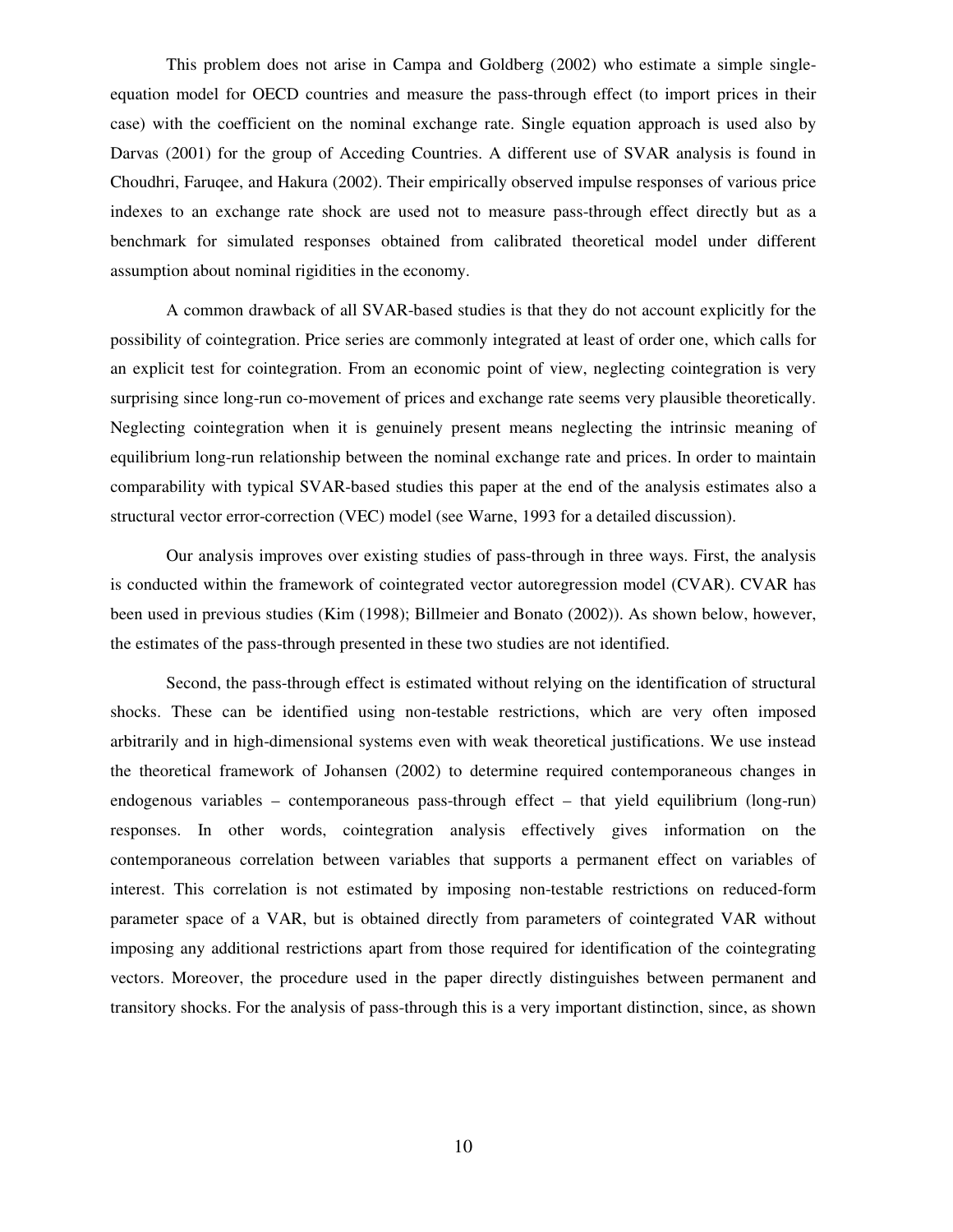in Section 3, only permanent exchange rate shocks can have a non-zero equilibrium pass-through effect and hence cause a different change in pricing behavior of economic agents. It is unlikely that transitory exchange rate shocks induce significant short-run changes in pricing behavior if firms face costs associated with frequent price changes. If the analysis is to be used for policy implications about disinflation policies and the choice of exchange rate regime, tracing the effects of permanent shocks separately becomes even more important.

The third potential deficiency of existing studies is that in general they do not address the possibility of prices, the nominal exchange rate and nominal wages being integrated of order 2, which is an increasingly common finding in the literature (see Banerjee, Cockerell, and Russel (2001); Juselius (1999, 2001); Coenen and Vega (2001); and Ericsson, Hendry, and Prestwich (1998)). Also Kongsted (2002), for example, analyzes pricing-to-market behavior explicitly within an I(2) cointegration framework. I(2)-ness of prices effectively means that inflation rate is not stationary, i.e. it is driven by a stochastic trend. As a consequence, nominal shocks have a persistent effect on the level of inflation. Treating inflation as stationary results in invalid statistical inference.<sup>3</sup> Thus, all results obtained without testing for I(2)-ness in the price level should be interpreted with caution. We find that prices (as well as nominal wages and the nominal exchange rate) also in the present sample of countries – CEEC-4, can be better described as variables integrated of order two. The aim of the I(2) analysis is not to directly estimate the pass-through effect, which is done in I(1) framework, but to analyze the sources of nominal stochastic trends.

#### **4.2 I(2) Analysis of Nominal Stochastic Trends**

Detailed steps of testing and estimation are reported in Coricelli, Jazbec and Masten (2003). Here we present only the final results. We consider a system of domestic nominal variables, to which the index of industrial production has been added in order to explore a potential presence of I(2) trends also in this variable (all variables are in logs):

$$
X_{t} = (y_{t}, e_{t}, c\pi_{t}, \text{ppi}_{t}, w_{t})' \quad t = 1993 \, : 1, \dots, 2002 \, : 5 \,, \tag{4.1}
$$

Econometric investigation of the pass-through effect on quarterly data in accession countries is seriously hindered by short time series. Namely, the inclusion of a number of control variables that are important for exchange rate determination quickly leads to a dimension of the system that does not allow for a fully-fledged cointegration analysis. This data intensive technique employed here requires the use of monthly data.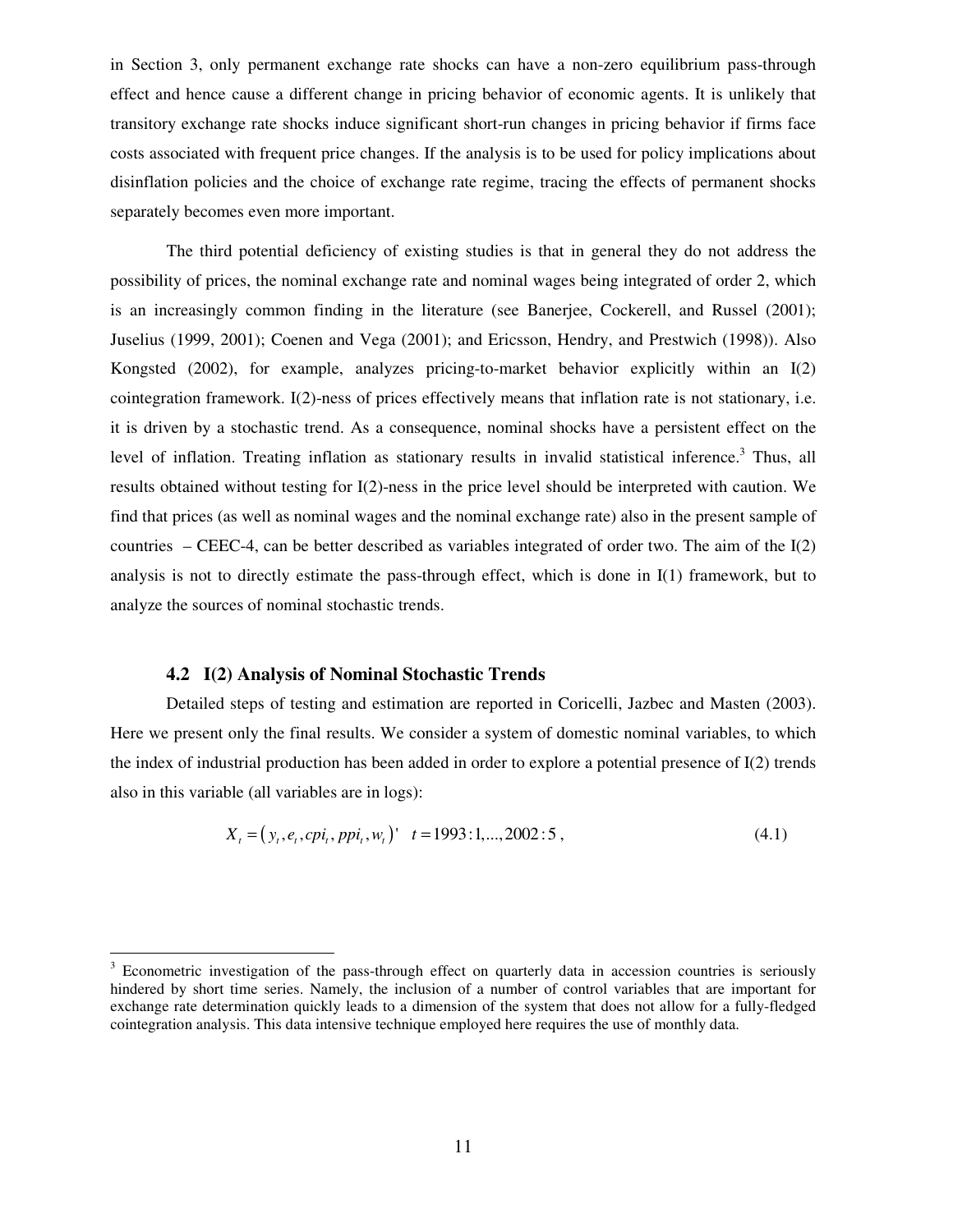where  $y_t$  denotes the index of total industrial production,  $e_t$  the nominal exchange rate (units of domestic currency per Euro),  $cpi_t$  the consumer price index,  $ppi_t$  the producer price index, and  $w_t$ average nominal wages. 4

Table 2 contains estimates of matrices  $\alpha'_{12}$  and  $\beta_{12}$  of the I(2) cointegration model that describe the second order stochastic trends (see Johansen, 1995 for technical details of notation, here we concentrate on economic interpretation).  $\alpha_{12}$  matrix contains the coefficients (or weights) that shocks to each equation of system (4.1) have in the I(2) trend. We can write this as  $\alpha'_{12} \sum_{s=1}^{l} \sum_{i=1}^{s}$ *t s*  $\alpha_{\scriptscriptstyle \perp 2}^{\scriptscriptstyle \prime} \sum_{{\scriptscriptstyle s=1}}^{\scriptscriptstyle t} \sum_{{\scriptscriptstyle i=1}}^{\scriptscriptstyle s} \pmb \varepsilon_{\scriptscriptstyle i}^{\scriptscriptstyle \prime}$  , where  $\varepsilon$ <sub>t</sub> is the vector of reduced-form residuals.  $\beta$ <sub>12</sub> measures the corresponding loading coefficients. The I(2) trend dominates the long-run stochastic behavior of the economy. If it turns out that this trend is nominal, we can conclude that it determines the predominant inflationary pressures in the economy.

For each of the four countries we identify one stochastic  $I(2)$  trend and we are interested in the relative importance of innovations to different variables in this trend. It is of particular interest to see (from  $\alpha'_{12}$  vector) whether shocks to the nominal exchange rate equation most strongly contribute to the trend or whether this trend is equally or more strongly affected by shocks to the CPI, PPI or to nominal wage equation. In the first case this would imply that most of the inflationary pressures come via the exchange rate, due to the pass-through effect. In the second case most of the inflationary pressures would come from the pricing behavior of firms. In particular, a higher weight of CPI than PPI points in the direction of monopoly pricing behavior in the non-tradable and service sector. And finally, a high share of nominal wages would imply that important inflationary pressures come from aggressive trade unions.

Of particular interest is also the  $\beta_{12}$  vector. It gives the proportions through which the I(2) trend feeds into individual variables, thus indicating which variable is most adequately described as an I(2) variable or an I(1) variable. With this we explore whether the index of industrial production is also an  $I(2)$  variable and whether the  $I(2)$  stochastic trend is predominately a nominal one.

The I(2) model is estimated with the 2-step procedure proposed by Johansen (1995b). When statistically supported (see test statistics below Table 2),  $\alpha$  and  $\beta$  matrices obtained in the first step

<sup>4</sup> Wages in manufacturing sector only for the Czech Republic.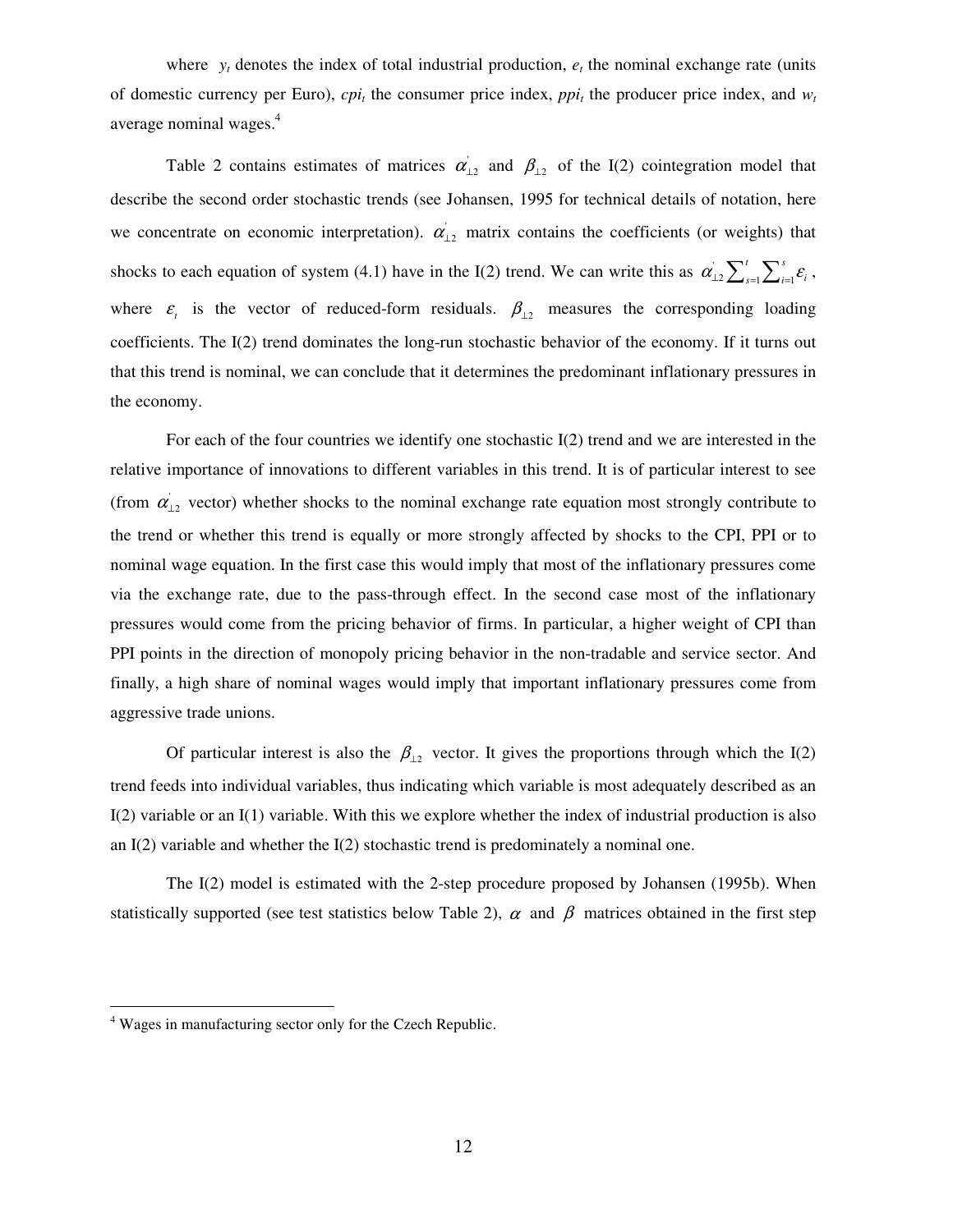enter the second step restricted.<sup>5</sup> One common feature of the results is that shocks to output and nominal wages equations do not contribute to the I(2) stochastic trend, which can thus be assumed to be determined only by the shock to the three remaining variables: the nominal exchange rate, CPI and PPI. This qualifies the  $I(2)$  trend as nominal for every country. The share of shocks to nominal exchange rate equation in the nominal stochastic trend is the highest in Slovenia, approximately twice as large as the corresponding shares of the CPI and PPI shocks, which are roughly equal. This implies that overall price inflation in Slovenia is most strongly affected by shocks to the nominal exchange rate, and much less from the autonomous pricing behavior of imperfectly competitive firms.

|                                    | y        | $\boldsymbol{e}$ | cpi                             | ppi      | w        |
|------------------------------------|----------|------------------|---------------------------------|----------|----------|
|                                    |          |                  | The Czech Republic <sup>a</sup> |          |          |
| $\mathbf{r}$<br>$\alpha_{\perp2}$  | $-0.003$ | $-0.013$         | 0.019                           | $-0.025$ | $-0.002$ |
| $\beta_{\perp2}$                   | $-0.675$ | 1.663            | 1.929                           | 1.357    | 2.667    |
|                                    |          |                  | Hungary $\overline{b}$          |          |          |
| $\alpha_{\perp 2}$                 | 0.000    | 0.017            | $-0.031$                        | 0.002    | 0.003    |
| $\beta_{12}^{\prime}$              | 0.222    | $-1.966$         | $-1.374$                        | $-1.557$ | $-0.816$ |
|                                    |          |                  | Poland                          |          |          |
| $\alpha_{\perp 2}$                 | 0.0006   | 0.0003           | $-0.010$                        | 0.010    | 0.004    |
| $\beta_{12}^{\prime}$              | 0.954    | 1.826            | 1.206                           | 1.210    | 1.575    |
|                                    |          |                  | Slovenia <sup>1</sup>           |          |          |
| $\mathbf{r}$<br>$\alpha_{\perp 2}$ | $-0.010$ | $-0.041$         | $-0.024$                        | $-0.021$ | $-0.010$ |
| $\beta_{\perp 2}$                  | $-0.474$ | $-1.387$         | $-1.592$                        | $-1.465$ | $-2.163$ |

**Table 2:** Second Order Stochastic Trends and Corresponding Loadings Coefficients

<sup>a</sup> First two elements of  $\alpha$  vector restricted to 0,  $\chi^2(2) = 0.28$  p-val.=0.87.

<sup>b</sup> First and the last element of  $\alpha$  vector restricted to 0,  $\chi^2(2) = 1.48$  p-val.=0.48.

<sup>c</sup> First and the last element of  $\alpha$  matrix, and third element of  $\beta$  restricted to 0,  $\chi^2(3) = 0.44$ p- val.=0.93.

<sup>d</sup> Second row of  $\alpha$  matrix and fourth row of  $\beta$  matrix restricted to zero, and linear homogeneity of the CPI index and nominal wages imposed,  $\chi^2$  (5) = 10.08 p-val.=0.07.

Exactly opposite is the case of Poland, where the share of the nominal exchange rate is almost negligible, whereas the I(2) trend can be attributed to shocks to the CPI and PPI in roughly equal proportions. For the Czech Republic all three variables seem to contribute to inflationary movements in the economy; however, the share of the nominal exchange rate is considerably smaller than the

<sup>&</sup>lt;sup>5</sup> Note that a row of zeros in the  $\alpha$  matrix in I(2) context does not necessarily imply that the corresponding variable is weakly exogenous an thus does not necessarily represent one of the common trends in the model. Two additional condition for weak exogeneity in I(2) systems have to be tested (Paruolo and Rahbek (1999)).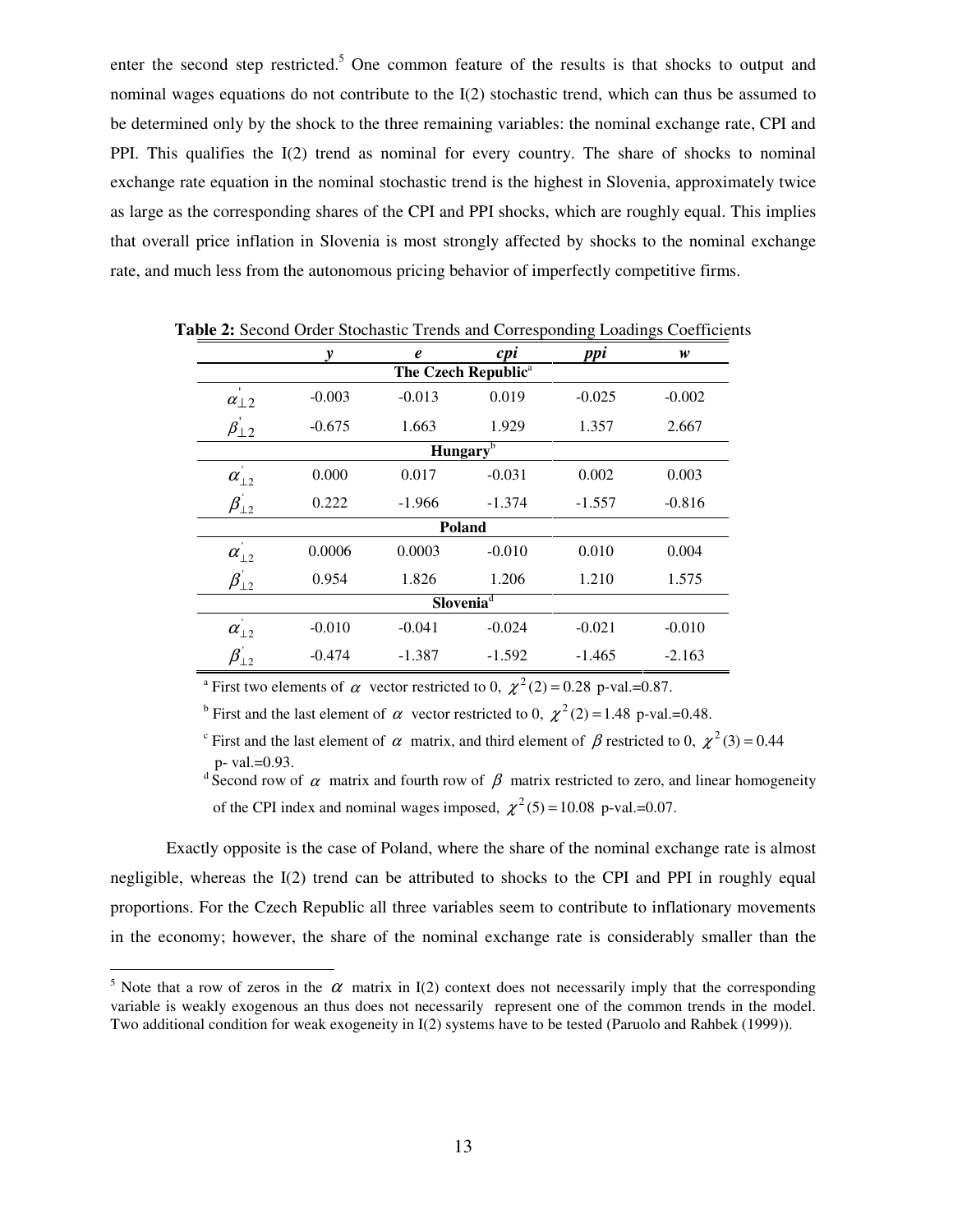shares of two price indexes. From the two, the share of PPI is higher. For Hungary the situation is different in the sense that shocks to the PPI contribute little to inflation, which is mostly affected by shocks to the exchange rate, and more importantly, by shocks to the CPI. As one of the major differences from the PPI and the CPI is that the latter also reflect prices of non-tradable goods, we could infer that in Hungary an important share of inflationary pressures comes from the non-tradable sector. This could arise from a combination of monopolistic pricing, wage pressure and administrative price changes in non-tradable sectors.

Examination of the  $\beta_{12}$  vectors, measuring the loadings to second order stochastic trends, can identify candidate I(2) variables in our system. A common feature of Table 2 is that the loading coefficient of the I(2) trend into output is considerably smaller than other coefficients. This qualifies the index of industrial production as being integrated of order one in all countries. Based on this finding the IIP enters in levels to models in the next section, where we consider I(1) systems. The second common feature is that nominal wages (with the exception of Hungary) respond very strongly to driving I(2) trend. This implies that nominal wages adjust strongly to price developments in order to achieve dynamic adjustment of equilibrium real wages.

To summarize, in this section we have established that prices can be better treated as variables integrated of order 2. In other words, inflation rate results to be nonstationary in all four countries. I(1) analysis should therefore operate directly with inflation rates as there is, in addition, no other economically meaningful transformation supported by I(2) analysis. The same line of reasoning also holds for the nominal exchange rate, which again resulted to be an I(2) variable. The second important finding of I(2) analysis is the identification of the relative importance of shocks to different variables in I(2) trends. A central question of this paper is how different exchange rate regimes influence the overall inflationary performance of an economy. Our priors were that a regime that systematically depreciates the domestic currency leads firms to incorporate expected depreciations into their pricing behavior. Compared with a regime that on average maintains the level of the exchange rate stable the nominal exchange rate in such a regime could be less volatile (around a trend); however, a given change, more likely perceived to be permanent, would feed into prices more strongly and faster. As a result, exchange rate policy becomes an important source of inflationary pressures and leads to an average inflation rate considerably above the one corresponding to the structural dynamics of the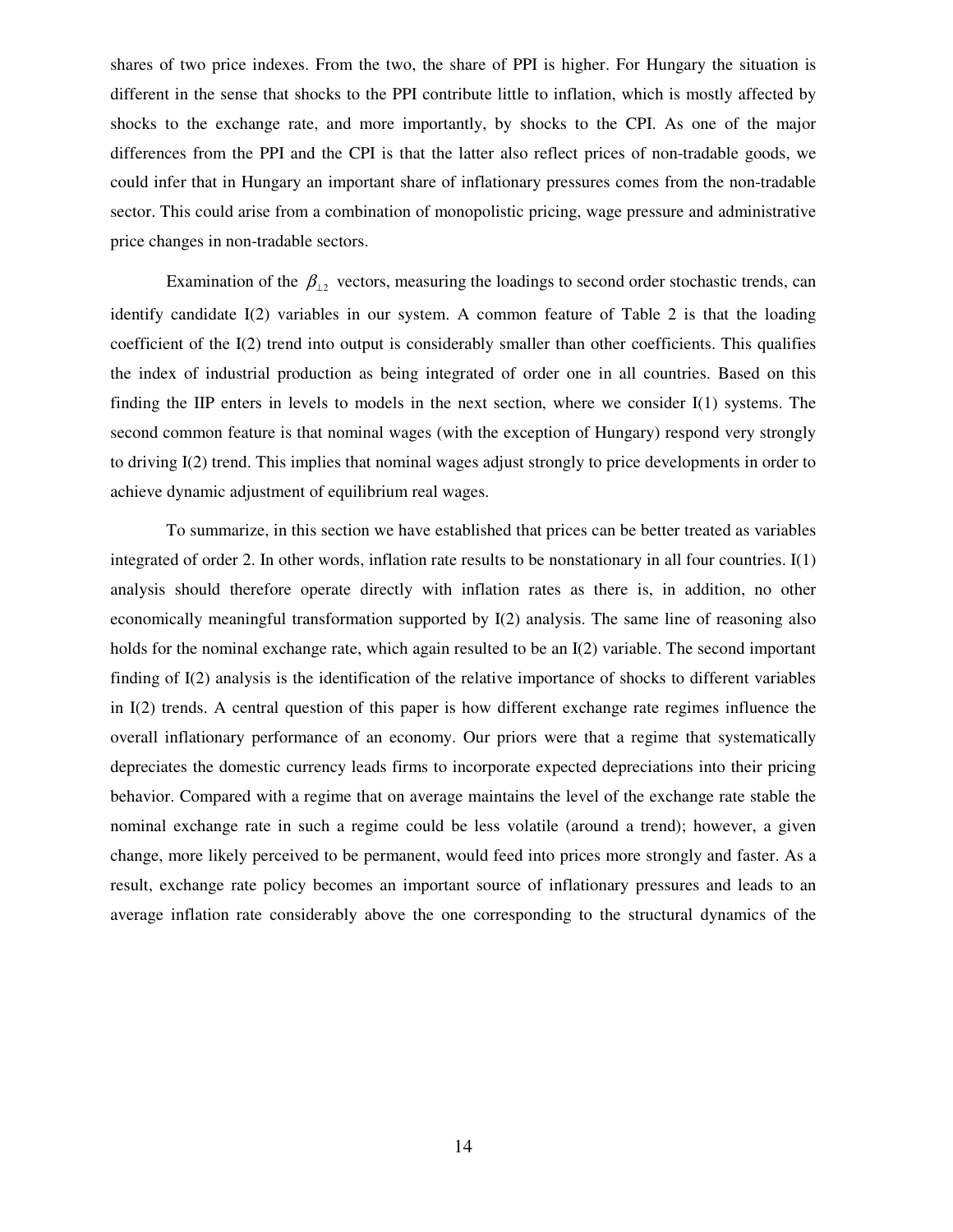economy. In this respect the share of exchange rate shocks in the nominal stochastic trend is the highest (and moreover dominant) in Slovenia, followed by Hungary, the Czech Republic and Poland.<sup>6</sup>

### **4.3 Estimating Pass-Through Effect in I(1) Framework**

In this section we analyze the following I(1) system:<sup>7</sup>

$$
X_{t} = \left(y_{t}, \Delta e_{t}, \pi_{t} - \pi_{t}^{*}, i_{t} - i_{t}^{*}\right),\tag{4.2}
$$

where  $y_t$ , as before, denotes index of total industrial production,  $\Delta e_t$  the growth of nominal exchange rate,  $\pi_t - \pi_t^*$  the inflation differential with respect to Germany, and  $i_t - i_t^*$  the nominal interest rate differential with respect to Fibor/Euribor (3 month). Transformations of variables (levels or differences) follow from I(2) analysis. Domestic and foreign CPI inflation rate enter as a homogeneous relation because the relation between nominal exchange rate growth and inflation differential is what we are primarily interested in. The coefficient to the inflation rate differential can be directly related to the pass-through effect of nominal exchange rate changes to domestic inflation. In addition imposing homogeneity restriction reduces the dimension of the system, which enables a valid statistical inference with the data sample available for CEECs. This was also the reason to include the nominal interest rates as a spread. Producer price inflation is not included because the equilibrium pass-through effect cannot be identified in such a case (see corollary to Proposition 1 below).

The inclusion of industrial production permits to control for the cyclical position of the economy. Without such controls the estimate of pass-through in an economy facing real appreciation will necessarily be larger than unity, that is also what Campa and Goldberg (2002) report for some countries. But such a coefficient clearly does not take into account only the effects of the nominal exchange rate on the price level and hence cannot be interpreted as the pass-through effect. For the same reason the system also includes foreign inflation and interest rate spread in order to account for interest rate parity effects.

<sup>&</sup>lt;sup>6</sup> The results for the latter country should be taken with some reservation, however, as its VAR model was not statistically completely satisfactory and the consequences of excess kurtosis in I(2) cointegration analysis are theoretically not yet explored.

<sup>&</sup>lt;sup>7</sup> We do not use a direct reduction from a I(2) to I(1) model, because formal testing revealed that it would not yield a nominal to real reduction that would enable identification of pass-through coefficient in line with Proposition 1 (see below). Instead, I(2) analysis determined our choice of variables in I(1) models and, more importantly, contemplated the analysis of the size of pass-through with most important sources of nominal shocks, which is a crucial element in policy analysis.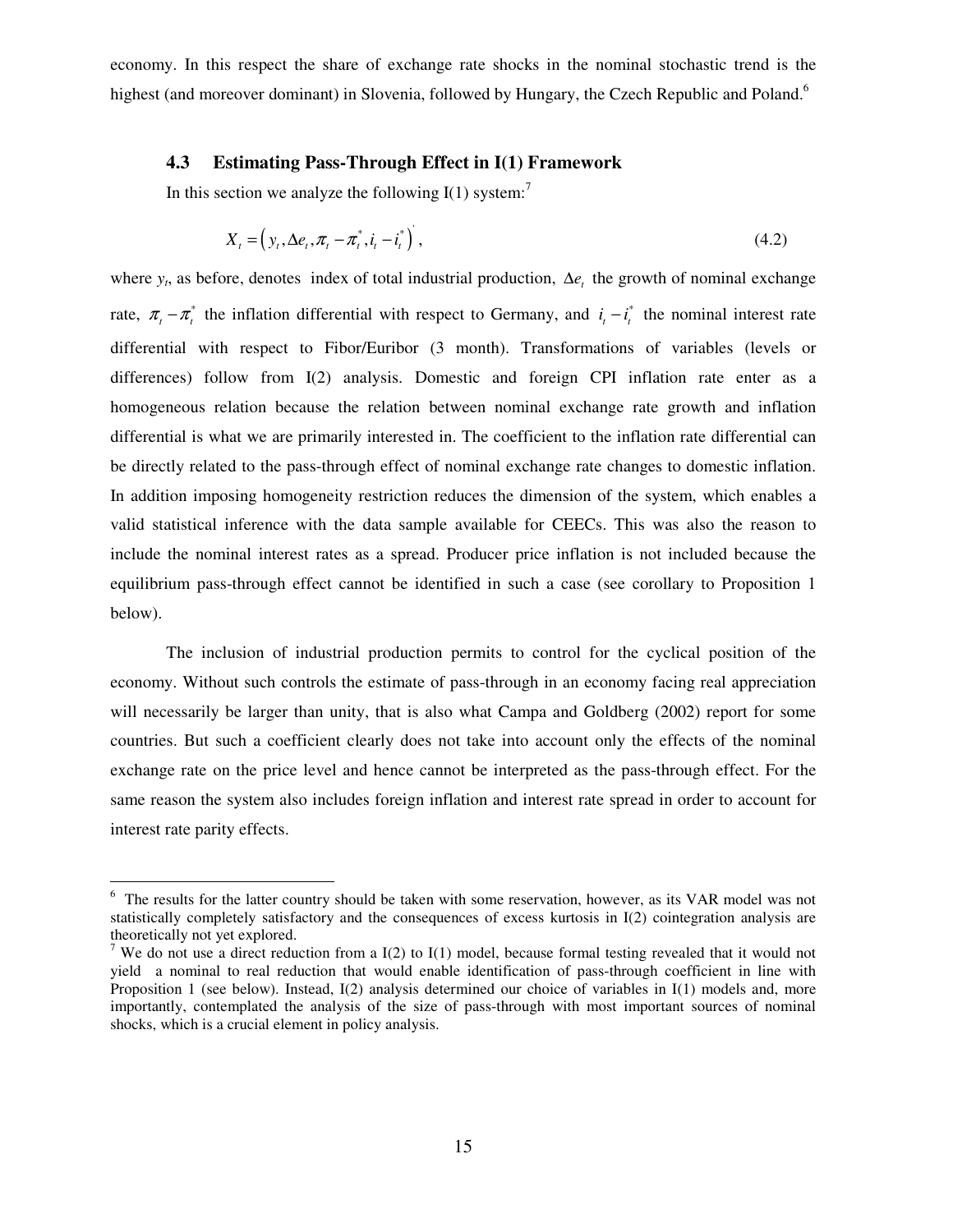Exploring cointegration relations among the variables of the system enables us to estimate the equilibrium pass-through effect of (permanent) nominal exchange rate changes into the spread between domestic and foreign inflation. At first sight the measure of pass-through would seem to be the coefficient between inflation differential and exchange rate growth in a cointegration relation that contains both these variables and potentially other variables of the system. However, closer inspection of admissible long run equilibrium changes in variables combined with basic economic laws reveals that the measure of pass-through depends on cointegrating rank. Consider an  $I(1)$  system written as

$$
\Delta X_{t} = \Pi X_{t-1} + \sum_{i=1}^{k-1} \Gamma_{i} \Delta X_{t-i} + \Phi D_{t} + \varepsilon_{t}
$$
\n(4.3)

with a corresponding reduced rank condition  $\Pi = \alpha \beta'$  (see Johansen, 1995a for a detailed presentation). The matrix  $\beta$  contains the cointegrating relations and  $\alpha$  contains the corresponding loading coefficients. Matrices *C* and Γ are defined as

$$
C = \beta_{\perp} (\alpha_{\perp} \Gamma \beta_{\perp})^{-1} \alpha_{\perp} \text{ and } \Gamma = I - \sum_{i=1}^{k-1} \Gamma_i
$$

where  $\alpha_{\perp}$  and  $\beta_{\perp}$  are the orthogonal complements to  $\alpha$  and  $\beta$  respectively. In the following we invoke results in Johansen (2002). From the solution of the error-correction model is follows that the long run value  $X_{\infty}$  as a function of current values  $(X_t, X_{t-1},..., X_{t-k+1})$  is given by

$$
X_{\infty/t} = \lim_{h \to \infty} E(X_{t+h} \mid X_t, ..., X_{t-k+1}) = C\Big(X_t - \sum_{i=1}^{k-1} \Gamma_i X_{t-i}\Big). \tag{4.4}
$$

The long-run changes in endogenous variables are thus proportional to  $\beta_{\perp}$ . A given long-run change  $k \in sp(\beta_1)$  can be achieved by either adding *k* to all current values or by adding  $\Gamma k$  to  $X<sub>t</sub>$  – a short-run change. It is also assumed in what follows that cointegrating vectors are identified using zero restriction, which justifies the interpretations used below (see Proposition 2 in Johansen (2002)). The following proposition gives a sufficient and necessary condition for identification of pass-through effect.

**Proposition 1** *Equilibrium pass-through effect is identified if and only if the cointegrating rank r* is equal to 1 plus the number of variables with non-zero coefficient in  $k \in sp(\beta_{\perp})$ .

*Proof:*  $X_t$  is a *p* dimensional vector of variables. Without loss of generality assume  $\pi_t - \pi_t^*$  is placed first and ∆*e* second, all other *p-2* variables are below. Consider a long-run change  $k = (\mu, 1, \tilde{k}^{\prime}, 0_{1x(p-2-n)})$ , that is, a long-run change in depreciation rate by one percentage point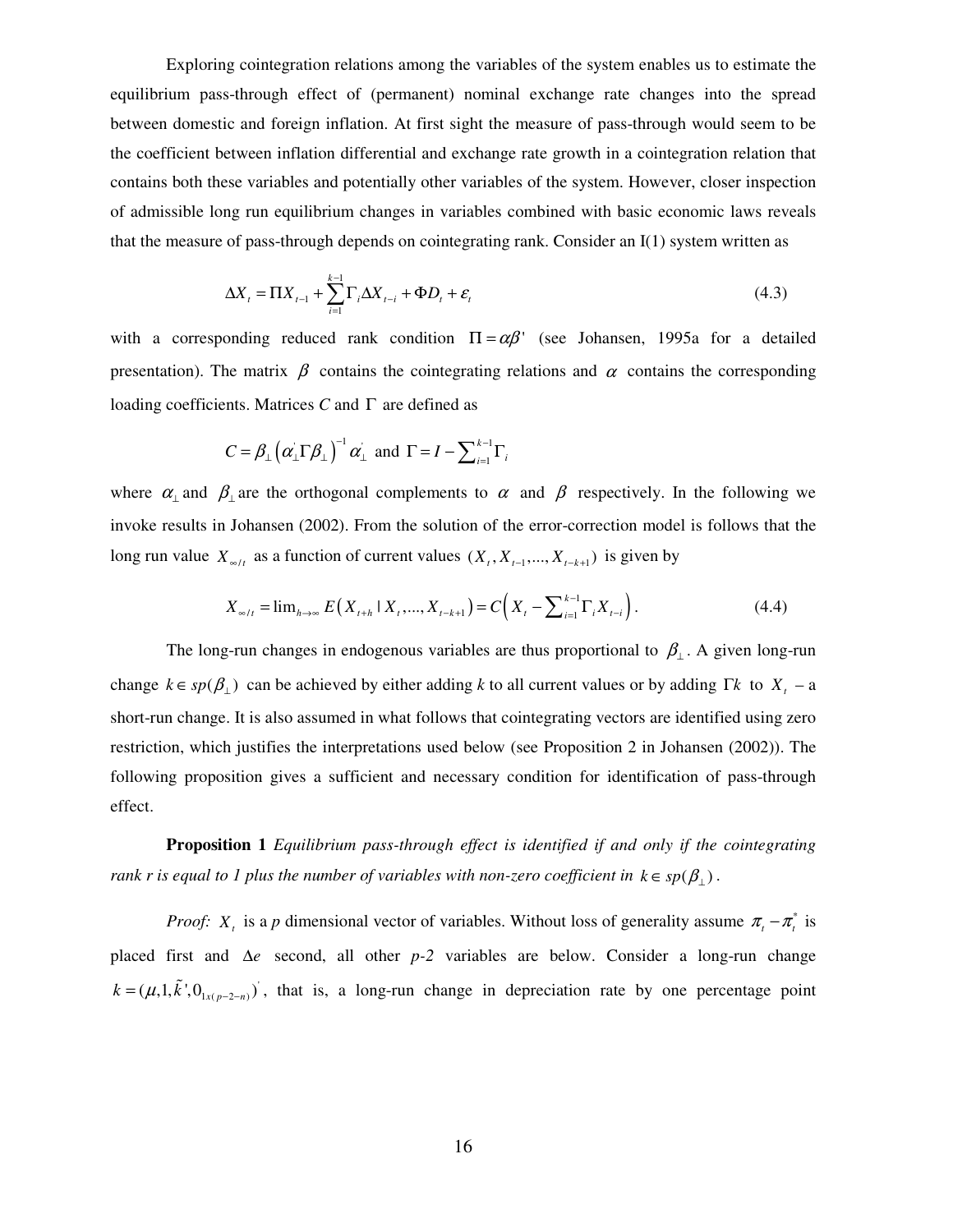accompanied by a long-run change in inflation differential by  $\mu$  percentage points, while allowing for a non-zero effect on n variables in sub-vector  $\tilde{k}$ .  $\mu$  measures the equilibrium pass-though effect and is a parameter that needs to be uniquely identified. Note that  $k \in sp(\beta_{\perp})$ , hence the parameters in *k* must solve  $k/\beta = 0$ .  $\beta$  is *rxp* and it must be identified using zero restriction (see Johansen, 2002). *k* has n+1 unknown parameters.  $k\beta = 0$  is therefore a system of *r* linear equations and *n*+1 unknowns. It has a unique solution when  $r=1+n$ . In such a case  $\mu$  is uniquely identified. Unless we have some prior statistically non-testable information for parameters of  $\tilde{k}$  this is also the only case when it can be identified.

It directly follows from Proposition 1 that identification of pass-though effect implies also that a long-run equilibrium change in the depreciation rate has non-zero equilibrium effect on *n=r-1* variables in  $X<sub>t</sub>$ . This leads to the following corollary to Proposition 1.

**Corollary** *When pass-through effect is identified in a p-dimensional system, permanent exchange rate changes have a non-zero equilibrium effect on r-1 variables other than inflation.*

Economic meaning of Proposition 1 and its corollary can be seen from the following example. Let's look at the following example how Proposition 1 can be applied to this case.

Example: Let's write  $X_t = (\pi_t - \pi_t^*, \Delta e_t, i_t - i_t^*, y_t)$ . In our four-dimensional system cointegration rank is found to be three  $(r=3)$ . In such a case identified cointegration relations can be written as

$$
\pi_t - \pi_t^* = \lambda_1 \Delta e_t; \quad \pi_t - \pi_t^* = \lambda_2 (i_t - i_t^*); \quad i_t - i_t^* = \lambda_3 y_t,
$$

with corresponding cointegrating vectors:  $\beta_1 = (1, -\lambda_1, 0, 0)$ ,  $\beta_2 = (1, 0, -\lambda_2, 0)$  and  $\beta_3 = (0, 0, 1, -\lambda_3)$ . The orthogonal complement to these vectors (normalized on the second element) is

 $\beta_{\perp} = (\lambda_1, 1, \lambda_2^{-1}, \lambda_2^{-1}, \lambda_3^{-1})$ , a one-dimensional space. In this case the pass-through effect is identified and directly measured by  $\lambda_1^{-1}$ . Note that rank three implies also that the long-run relation between exchange rate changes and inflation is supported by a non-zero effect on real output, whereas this is not necessarily the case for lower rank orders. We can combine the conclusions from these examples and the corollary to Proposition 1 to the following definition: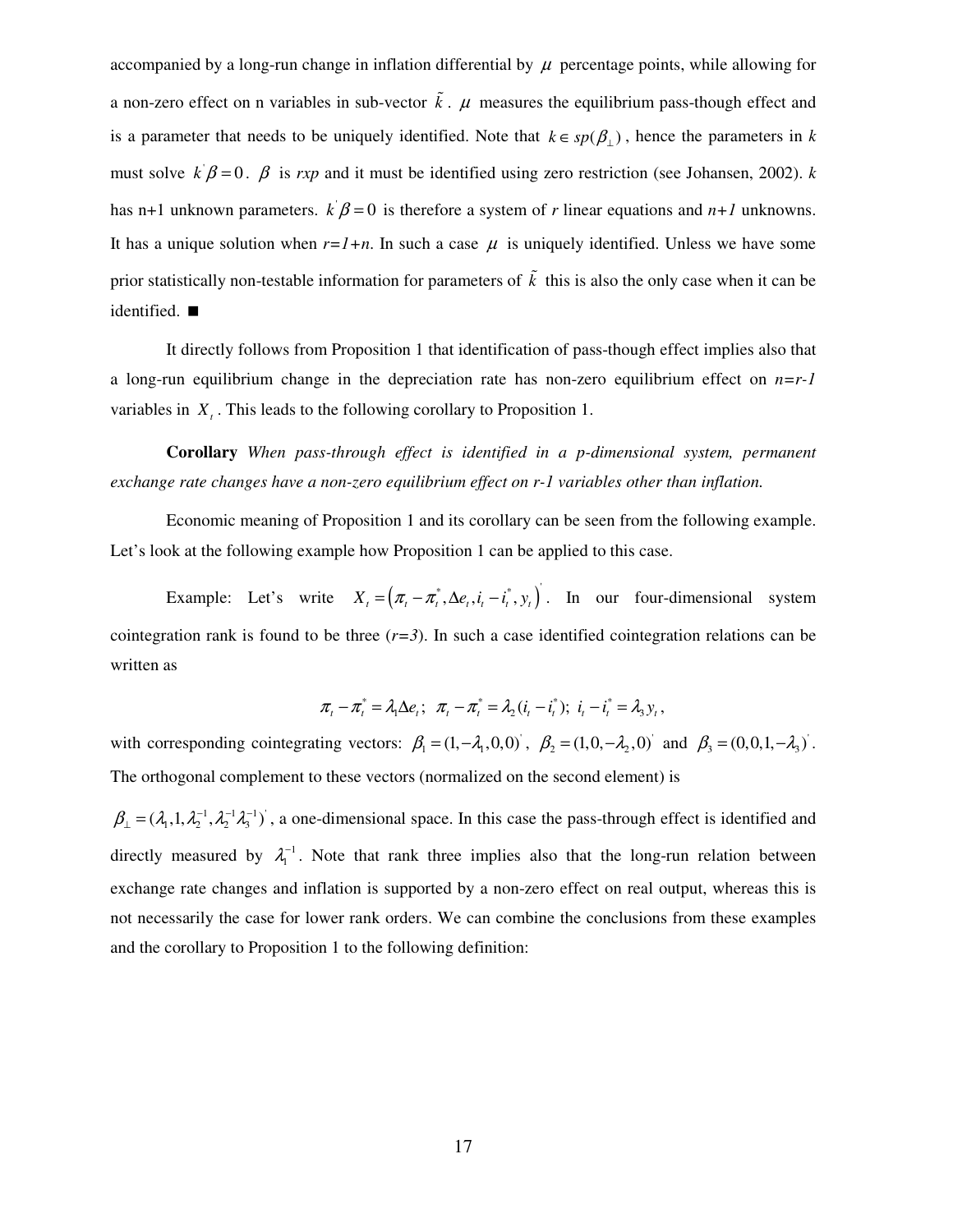**Definition 1**: *Equilibrium pass-through effect* is measured by the coefficient of nominal exchange rate growth on the difference between domestic and foreign CPI inflation in a cointegrating relationship that contains no other variables.

In line with Proposition 1 identification of long-run or equilibrium pass-through effect depends on cointegrating rank. When identification can be achieved (cases with  $r=2$  or 3), we can also determine what is the corresponding contemporaneous pass-through effect – a short-run change – that supports a given long-run change. As seen above, a given long-run change  $k \in sp(\beta_1)$  can be achieved by adding Γ*k* to  $X_t$ . We can interpret a change in  $X_t$  by Γ*k* also as the effects of shocks that clearly have permanent effects on (some) variables in  $X<sub>t</sub>$ . In fact, this is a restriction any type of shock in structural sense (real and nominal) that economic theory can justify to have a permanent change given by  $k \in sp(\beta_{\perp})$ . In addition, short-run changes  $\Gamma k$  need not occur only due to exogenous shocks ( $\varepsilon$ <sub>i</sub> in expression 4.3), but also as a consequence of systematic policy reactions and changes in policy targets.

Our focus is on permanent effects of changes in exchange rate growth on inflation, because exchange rate shocks that are only transitory do not necessarily induce significant changes in pricing behavior of firms Γ*k* contains the contemporaneous effect of a permanent exchange rate change on inflation and other variables. This characterization of "shocks" is not based on any non-testable restriction imposed on reduced form parameters of the (cointegrated) VAR. Indeed, any alternative identification scheme that can be found in structural VAR literature should be able to replicate this contemporaneous effects otherwise it would fail to identify the true permanent exchange rate shock in structural sense. All other shocks (three in our case) cause only transitory fluctuations around longrun equilibrium values. This example is also instructive for how misleading would be the structural VAR analysis without initially performing the permanent-transitory decomposition, which effectively boils down to testing for cointegration.

#### **4.4 Results of I(1) Analysis**

Lag length of the systems has been chosen by complementary use of standard information criteria and the usual Wald-type tests for a valid lag reduction. It proved sufficient to include two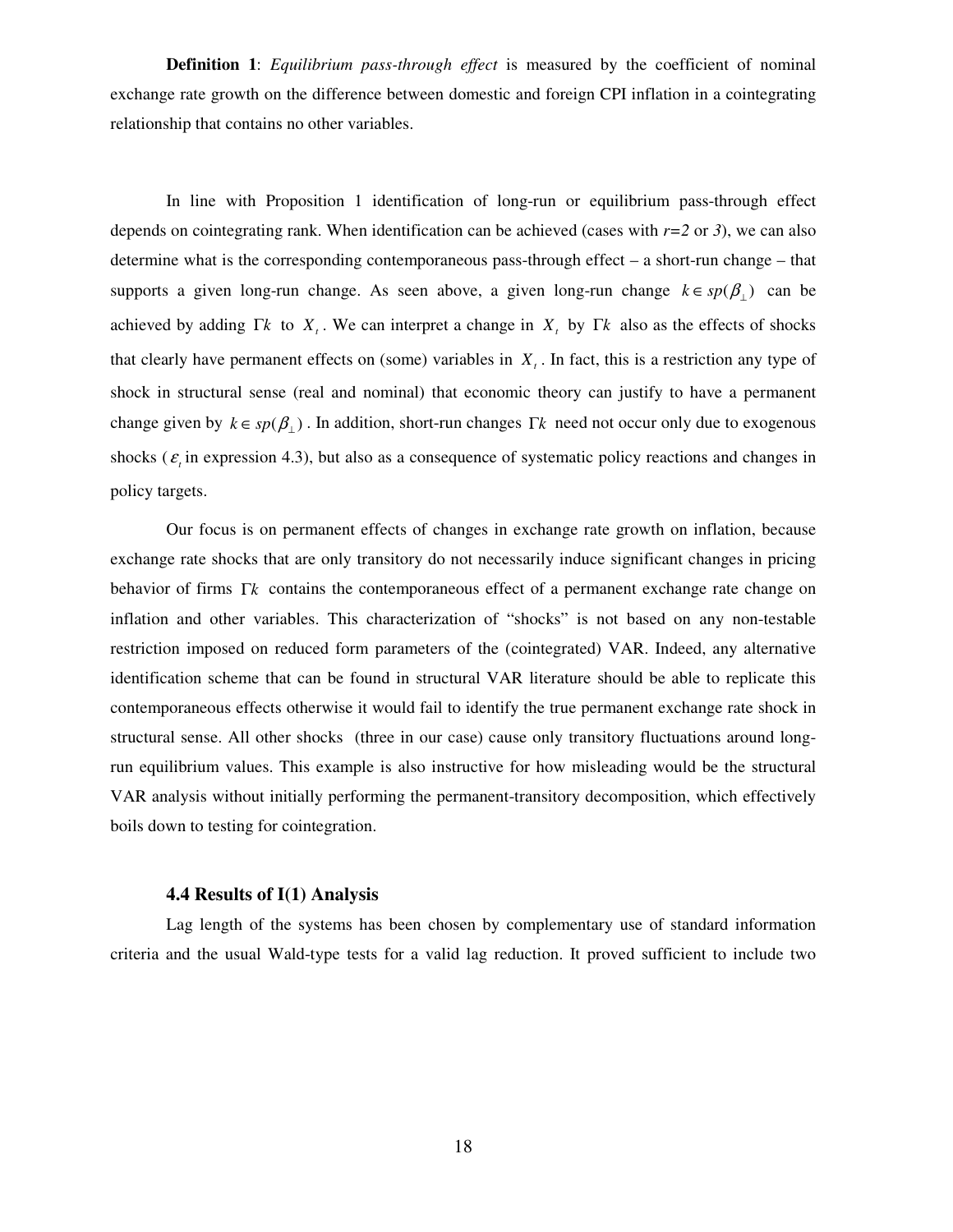endogenous lags for Slovenia, three for Hungary and the Czech Republic and four for Poland.<sup>8</sup> Tests for model misspecification are presented in Table A2 in the appendix. Again we can conclude that final models do not suffer from misspecification. There are only some signs of non-normality of the residuals for Hungary and Poland, but again it should be emphasized that the key assumption for the validity and robustness of cointegration analysis is that the residuals be stochastically independent and this is foremost confirmed by the absence of residual autocorrelation.<sup>9</sup>

The choice of cointegration rank is 3, uniformly across all four countries. Both the asymptotic and bootstrap versions of the trace test indicate this very clearly for Slovenia, Hungary and Poland, while rank 2 is also possible for the Czech Republic. We have nevertheless chosen rank 3 also for the latter country as the systems show significant and strong equilibrium correction to the third cointegrating relation, and because we wanted to maintain direct comparability of results between all four countries. Visual inspection of the estimated third cointegrating vector presented in Figures A1 – A4 also show no obvious signs of non-stationarity for all countries and the Czech Republic in particular.

The left panel of Table 3 presents the estimates of just-identified cointegrating vectors. The right panel reports the corresponding adjustment coefficients. Signs of all coefficients are consistent with economic theory. The most informative for the analysis of pass-through effects is the second cointegrating vector  $\beta_2$  and, in particular, its first coefficient. As explained in previous section, it can be interpreted as long run or equilibrium pass-through effect. We can observe that it is the largest in Slovenia and practically identical to 1. For Hungary it is only marginally different, and for both countries the restriction that it is actually equal to 1 cannot be rejected, (see the corresponding likelihood ratio tests reported under Table 2) with corresponding p-values above 0.90. For Poland the point estimate of this coefficient is 0.86; however, we still cannot say that it is statistically significantly different from 1. The corresponding  $\chi^2$  test has a p-value of 0.55. The smallest is the point estimate of the coefficient for the Czech Republic, below 0.5. However, if we impose weak exogeneity of the industrial production index (statistically supported) and then test jointly the

<sup>&</sup>lt;sup>8</sup> As a robustness check also systems with 4, 6 and 8 lags have been estimated. It was encouraging to find that the choice of rank does not change with lag length. Moreover, lag length leaves the estimates of cointegrating space virtually unchanged. The variation in parameter estimates is so small that it does not change the conclusions presented in the paper.

 $9$  The parameter stability of the VARs has been tested with recursive 1-Step and Break-Point Chow tests. The tests reveal no signs of parameter instability for all countries. The same turns out to be the case for the Hansen-Johansen test of constancy of cointegration coefficients. These test are available upon request.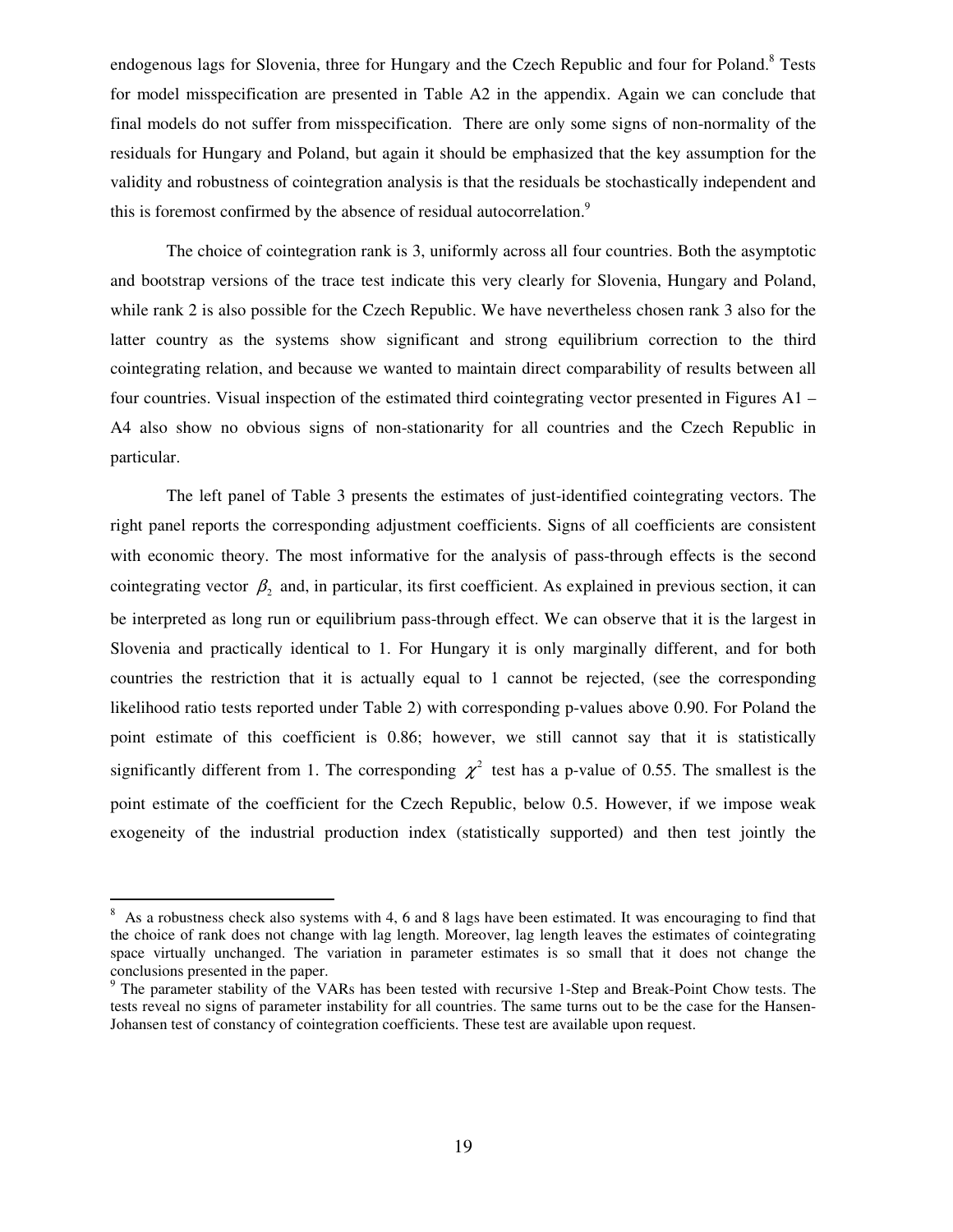hypothesis that the pass-through coefficient is equal to 0.5, we cannot reject the restrictions (corresponding p-value is 0.09).

|               |                                |               | <b>Table 3.</b> Estimated Connegrating Kelations and Loading Coerneients |                                                           |            |                                 |
|---------------|--------------------------------|---------------|--------------------------------------------------------------------------|-----------------------------------------------------------|------------|---------------------------------|
|               | $\beta_{\scriptscriptstyle 1}$ | $\beta_{2}$   | $\beta_{3}$                                                              | $\alpha_{1}$                                              | $\alpha$ , | $\alpha_{\scriptscriptstyle 2}$ |
|               |                                |               |                                                                          | <b>The Czech Republic</b> <sup>a</sup> (1993:12 – 2002:7) |            |                                 |
| $\mathcal{V}$ | 1.00                           |               |                                                                          | 0.00                                                      | 0.00       | 0.00                            |
| $\Delta e$    |                                | $-0.64(0.06)$ |                                                                          | $-62.06$                                                  | $-1.03$    | $-1.28$                         |
| $\pi - \pi$ * |                                | 1.00          | $-1.28(0.19)$                                                            | $-20.83$                                                  | 0.02       | $-0.79$                         |
| $i-i^*$       | 0.03(0.001)                    |               | 1.00                                                                     | $-0.68$                                                   | $-0.00$    | 0.02                            |
|               |                                |               | Hungary <sup>b</sup> (1993:2 – 2002:7)                                   |                                                           |            |                                 |
| $\mathcal{V}$ | 1.00                           |               |                                                                          | $-0.09$                                                   | 0.00       | 0.00                            |
| $\Delta e$    |                                | $-0.97(0.10)$ |                                                                          | $-4.87$                                                   | $-0.88$    | $-0.98$                         |
| $\pi-\pi$ *   |                                | 1.00          | $-1.49(0.11)$                                                            | 2.62                                                      | 0.01       | $-0.73$                         |
| $i-i$ *       | 0.03(0.004)                    |               | 1.00                                                                     | $-1.10$                                                   | 0.00       | 0.01                            |
|               |                                |               | <b>Poland</b> <sup>c</sup> (1993:1 – 2002:4)                             |                                                           |            |                                 |
| $\mathcal{V}$ | 1.00                           |               | 0.00                                                                     | $-0.022$                                                  | 0.00       | 0.001                           |
| $\Delta e$    |                                | $-0.86(0.10)$ | 0.00                                                                     | $-59.79$                                                  | $-1.23$    | $-1.02$                         |
| $\pi - \pi^*$ |                                | 1.00          | $-0.84(0.08)$                                                            | $-25.37$                                                  | $-0.01$    | $-0.78$                         |
| $i-i^*$       | 0.03(0.006)                    |               | 1.00                                                                     | $-0.64$                                                   | $-0.00$    | 0.01                            |
|               |                                |               | <b>Slovenia</b> <sup>d</sup> (1993:3 – 2002:3)                           |                                                           |            |                                 |
| $\mathbf{v}$  | 1.00                           |               |                                                                          | 0.03                                                      | $-0.00$    | $-0.00$                         |
| $\Delta e$    |                                | $-1.01(0.10)$ |                                                                          | $-26.49$                                                  | $-0.62$    | $-0.78$                         |
| $\pi - \pi$ * |                                | 1.00          | $-2.32(0.20)$                                                            | $-2.66$                                                   | 0.02       | $-0.75$                         |
| $i-i^*$       | 0.01(0.001)                    |               | 1.00                                                                     | $-18.51$                                                  | 0.00       | 0.38                            |

**Table 3:** Estimated Cointegrating Relations and Loading Coefficients

**Bold** indicates significance. Standard errors in parentheses.

- **a**  $H_0: \beta_{21} = -1$ ;  $\chi^2(1) = 2.52$ , p-val.=0.11. Weak exogeneity of *y*:  $\chi^2(3) = 3.03$ , p-val.=0.39. Weak exogeneity of *i*-*i*\*:  $\chi^2(3) = 9.42$ , p-val.=0.02. Weak exogeneity of  $y + H_0$ :  $\beta_{21} = -0.5$ ;  $\chi^2(4) = 8.07$ , p-val.=0.09.
- **b**  $H_0: \beta_{21} = -1; \ \chi^2(1) = 0.01$ , p-val.=0.92
- **c**  $H_0: \beta_{21} = -1; \ \chi^2(1) = 0.24$ , p-val.=0.61,  $H_0: \beta_{32} = -1; \ \chi^2(1) = 0.76$ , p-val.=0.38
- **d**  $H_0: \beta_{21} = -1; \ \chi^2(1) = 0.00$ , p-val.=0.99

To complete the exposition of I(1) analysis it is also important to look at the corresponding  $\alpha$ coefficients in Table 3, measuring the adjustment to the long-run relations. The most important finding is that output does not respond to deviations from the second and third cointegrating relations, which represent open-economy parity relations. This strengthens the interpretation of  $\beta_{21}$  coefficient as the measure of pass-through effect. It implies that after an exchange rate shock to this relation, output almost does not adjust in equilibrium. In the interpretation of  $\beta_{21}$  coefficient this allows us to abstract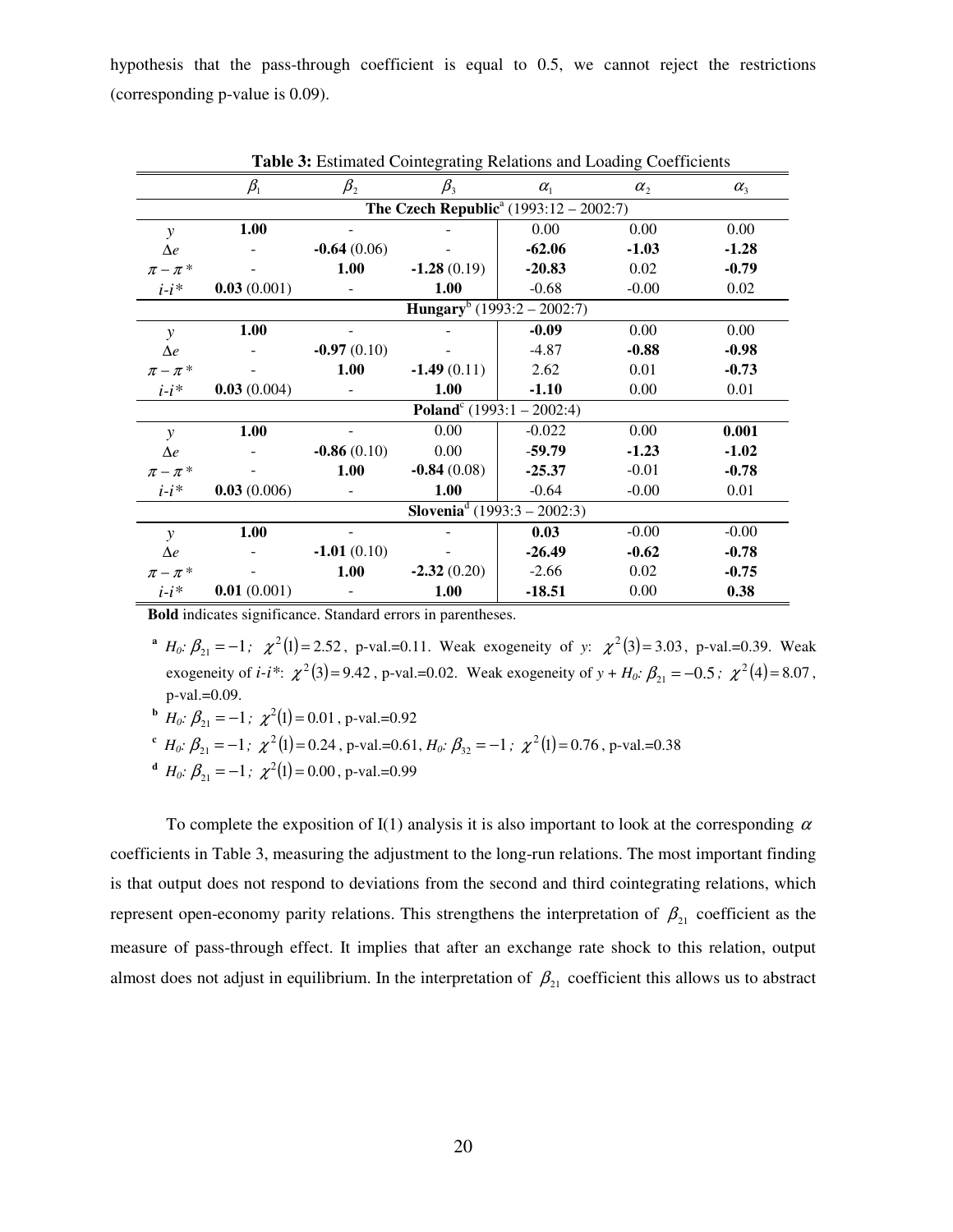from output movements that cause trend movements in the real exchange rate, namely real appreciation.

It is surprising at first sight that only the exchange rate adjusts strongly and significantly to the second cointegrating relation. One would expect this also for the inflation rate differential. However, corollary to Proposition 1 (see also the left panel of Table 4 below) implies that any permanent increase in exchange rate depreciation that also increases inflation must be matched with a corresponding increase in the interest rate spread. We can observe from the vector of adjustment coefficients to the third cointegrating relation  $\alpha_3$  a very strong equilibrium adjustment of inflation (positively in response to a positive exchange rate shock that increases the interest rate spread). Therefore, shocks to the second cointegrating relation alone cannot be interpreted as exchange rate changes induced by monetary policy because they are not matched by a contemporaneous increase in interest rate spread and hence cannot be expected to have an effect on inflation per se.

#### **4.5 Short-run and long-run changes**

The orthogonal complement to  $\beta$ , denoted by  $\beta_{\perp}$ , is a 4x1 vector for each country. Estimates are reported in the left panel of Table 4. Admissible long-run co-movements of the variables analyzed are thus summarized by a one-dimensional space, which has qualitatively the same structure across countries. In the explanation lets consider the case of Slovenia:  $\beta_{\perp}$  is (-0.025, 1,1,2.5)'. This means that an equilibrium or permanent change in exchange rate growth accompanied by an equivalent increase in inflation differential, a disproportionate increase in interest rate spread, and consequently a lower level of output. The effect on the level of output is significant for all countries. Because the change in interest rate spread is more than proportional, ex-post real interest rate spread also increases, which is most likely the cause of lower output.<sup>10</sup> A disproportionate effect on the interest rate differential is a consequence of non-stationarity of the risk premium and the real interest rate spread. This non-stationarity is observed for all countries and is not surprising as these countries had gone through the process of transition to market economies. It is important to note that any other vector linearly independent of (-0.025, 1,1,2.5)' will violate the orthogonality with respect to  $\beta$  and hence cannot span the equilibrium long-run changes in variables of interest. In particular, monetary authorities cannot permanently depreciate the currency without causing an equal change in the

<sup>&</sup>lt;sup>10</sup> To see this, note that we can rewrite the third cointegrating relation generically denoted as  $\pi - \pi^* = \beta_{32}^{-1}(i - i^*)$  as  $r - r^* = (1 - \beta_{32}^{-1})(i - i^*)$ , where *r* denotes the ex-post real interest rate.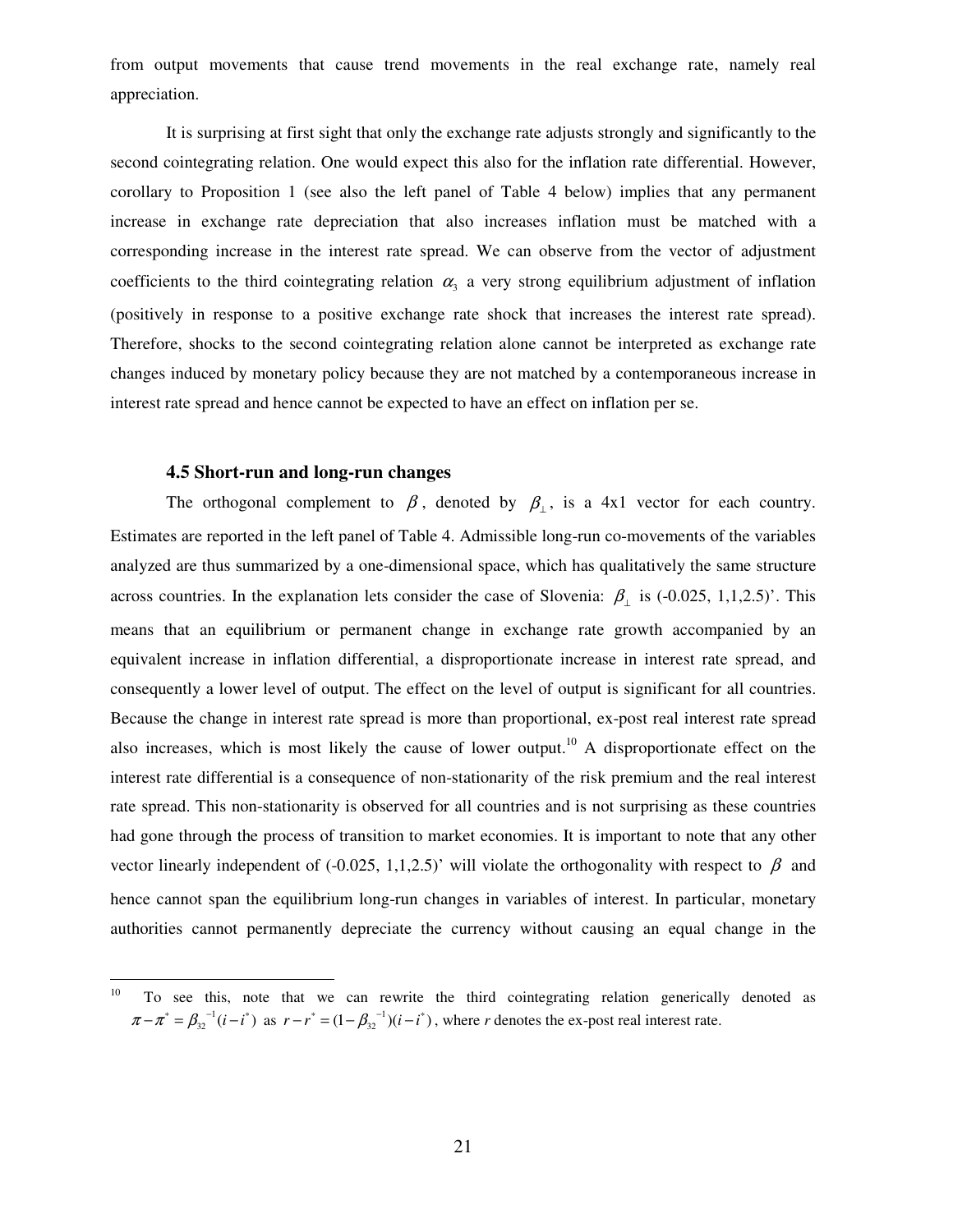difference in CPI inflation rates. In other words, we must note that  $(-0.025,1,\lambda,2.5)$ ∉ *sp*( $\beta$ <sub>⊥</sub>) for any  $\lambda \neq 1$ . This means that we can in line with Proposition 1 indeed interpret the coefficient as a measure of equilibrium pass-through into CPI inflation. Moreover, as noted above, any permanent rise in the rate of depreciation results in a rise in real interest rate differential and a negative effect on output.

|                       | <b>Table 4:</b> Orthogonal complements to cointegrating space $-\beta$ <sup>'</sup> and $\Gamma k$ <sup>11</sup> |  |                               |         |              |            |               |         |
|-----------------------|------------------------------------------------------------------------------------------------------------------|--|-------------------------------|---------|--------------|------------|---------------|---------|
|                       |                                                                                                                  |  |                               |         | $\Gamma k$   |            |               |         |
|                       | v                                                                                                                |  | $\Delta e \qquad \pi - \pi^*$ | $i-i^*$ | $\mathbf{v}$ | $\Delta e$ | $\pi - \pi^*$ | $i-i$ * |
| <b>Czech Republic</b> | $-0.018$                                                                                                         |  | 0.5                           | 0.625   | $-0.038$     | 7.87       | $-0.59$       | 0.39    |
| <b>Hungary</b>        | $-0.045$                                                                                                         |  |                               | 1.5     | $-0.092$     | 1.00       | 1.05          | 1.01    |
| Poland                | $-0.020$                                                                                                         |  | 0.8                           | 0.67    | $-0.047$     | 0.33       | 0.63          | 0.49    |
| Slovenia              | $-0.025$                                                                                                         |  |                               | 2.5     | $-0.019$     | 0.84       | 0.84          | 1.58    |

Hungary again shows very similar properties to Slovenia, the only difference being that a policy of further exchange rate stabilization while yielding the same gain in inflation reduction yields a somewhat smaller, but still more than proportional, reduction in interest rate spread, and a larger positive effect on output. Poland and the Czech Republic share many similarities and appear distinct from Hungary and Slovenia. Their point estimate of pass-through is smaller than one, and consequently, there is also a smaller negative effect on output and a smaller required increase in interest rate spread to support a potential policy of accelerated exchange rate depreciation.<sup>12</sup> Again this fits with our priors about the nature of exchange rate policy in these two countries.

Right panel of Table 4 reports required initial (short-run) changes (see Johansen, 2002) in current values of endogenous variables Γ*k* that yield a long-run response of the system spanned by  $\beta_{\perp}$ . These results, combined with the conclusions of I(2) analysis about the most important sources of nominal pressures in the economies, show that results on pass-through effect cannot be discussed independently of the specific type of the exchange rate regime in a certain country. It can be observed

 $11$  The asymptotic distribution of parameters in Table 4 is mixed Gaussian. For this reason, the corresponding standard errors are not reported. The figures in right panel of Table 4 were calculated using significant parameters in matrix  $\Gamma$  only.

<sup>&</sup>lt;sup>12</sup> Note that for Poland even though the point estimate of  $\beta_{32}$  in Table 3 is larger than 1, it is not significantly different from 1. This means that Polish risk premium and real interest rate differential have been stationary in the period under analysis. A change in the rate of depreciation of zloty thus does not yield lower equilibrium real interest rates.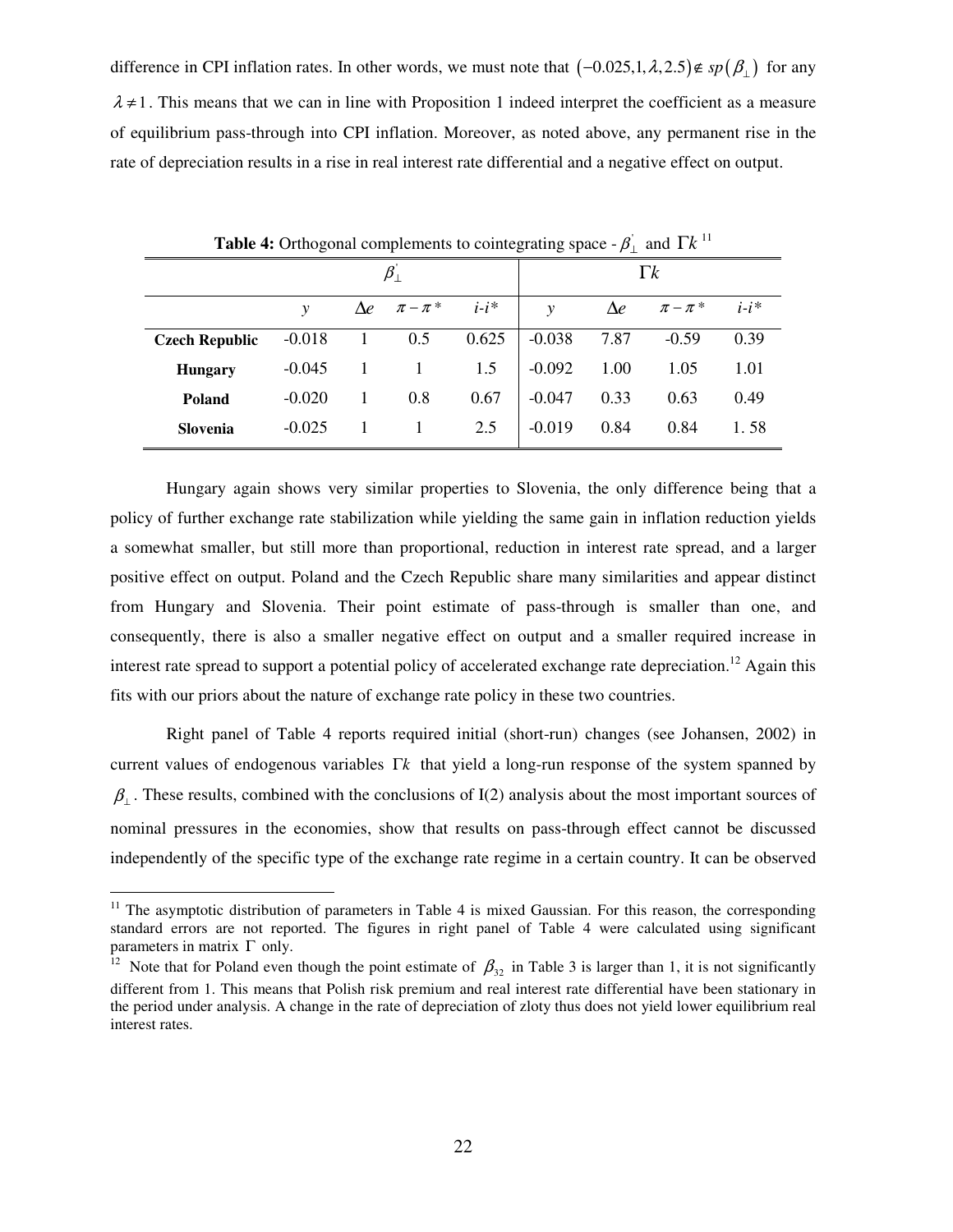that in Hungary and Slovenia, two countries with most accommodative exchange rate regimes in the past, a "shock" that permanently increases the growth of the exchange rate is accompanied with practically equal change in inflation differential already on impact. This is a sign of very high shortrun pass through. The hypothesis that these contemporaneous changes can be induced by economic policy cannot be accepted based only on these results. However, it is also true that the hypothesis that this reflects a high degree of policy accommodation cannot be entirely rejected. It can be at least considered as an indicator of accommodative exchange rate policy that aims to stabilize short-run fluctuations in the real exchange rate. Very high contemporaneous correlation between changes in exchange rate growth and inflation can thus be seen as a sign of the interplay between policy accommodation and forward-looking pricing behavior that induces an important systematic component into domestic inflation. In such circumstances, if the central bank operating a managed float regime does not internalize the inflationary consequences of its past actions, might find itself in a vicious circle where trying to respond to inflationary pressures leads instead to a full accommodation of these. Inflation thus becomes more persistent not because of various forms of nominal rigidities but because of accommodative monetary policy. A fully forward-looking and accommodative monetary policy, even though re-optimizing in every decision cycle and committing to minimization of the social loss function, lacks necessary history dependence for optimality and determinacy as discussed in Svensson and Woodford (2003). Moreover, such a policy can easily violate the Taylor principle, which implies that disinflation period without a regime change can be quite lengthy, if possible at all.<sup>13</sup>

Exactly the opposite is the case of the Czech Republic, where instantaneous pass-through effect is practically zero (even with a negative point estimate). This is consistent with observed path of Czech exchange rate growth, which, even though non-stationary, does not show any tendency to drift away from zero even though it exhibits large and persistent swings, to a large extent caused by speculative capital flows. For Poland the results are in line with the findings of I(2) analysis, where we observe that shocks to exchange rate do not contribute to the nominal stochastic trend. The right panel of Table 4 shows a very similar picture. Consistently with imperfect, but still large, pass-through effect, exchange rate policy seems to act as to gradually and imperfectly accommodate inflationary pressures, hence not acting as a string source of inflationary pressures itself.

The reasoning based on the results in right panel of Table 4 is confirmed also with a structural VEC analysis (see Warne, 1993). For all four countries we have identified the structural parameters by

 $<sup>13</sup>$  Disinflation can be achieved with the cooperation of the government, for example by intervening</sup> administratively in the wage bargaining process. Long-run sustainability of administrative measures can be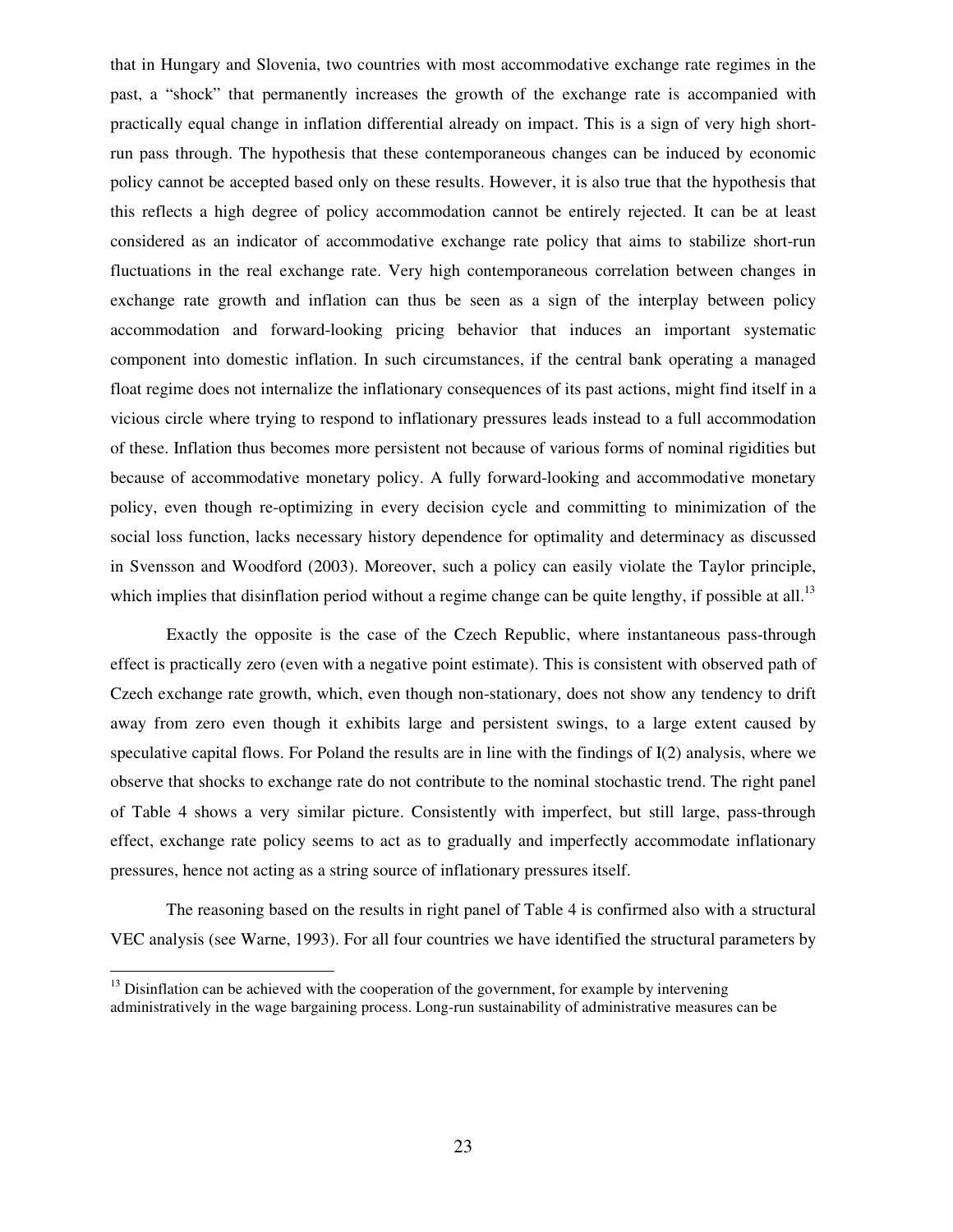assuming a recursive ordering of three transitory shocks. With this we obtain also the estimates of structural contemporaneous effects of the permanent shock (only one in our systems), which is of our primary concern. The impulse responses of nominal exchange rate growth and inflation differential to the permanent shock – single stochastic driving trend - are plotted in Figure 5. As could be anticipated from previous discussion for Hungary and Slovenia we can clearly observe considerably smaller shortrun fluctuation and much smoother transitional dynamics to the new steady state. Moreover, Hungary and Slovenia have a much faster pass-through effect. Most of the permanent (!) change in exchange rate growth is transferred into inflation differential within one year, which is in line with the theoretical analysis in section 3. From the theoretical model it also follows that if we would restrict ourselves to analyzing only the responses to transitory shocks, as is most commonly done in SVARbased studies of pass-through, the observed speed and magnitude of pass-through would be smaller. However, effects of transitory shock are of relatively small importance when we want to address the necessary disinflation policies necessary to obtain a given policy objective i.e. entry to the Euro area. For this, the effects of permanent changes are of central importance.

Empirical results can be summarized as follows. A higher growth rate of nominal exchange rate results in equally higher difference between domestic and foreign inflation in Slovenia and Hungary, two countries with most accommodative exchange rate policy. Moreover, from I(2) analysis for Slovenia it follows that innovations to the exchange rate are transferred most strongly to domestic inflation. In Hungary, on the other hand, exchange rate innovations are comparatively less important. The point estimate for Poland shows a coefficient between exchange rate growth and inflation differential that is smaller than one, but not significantly different. Nevertheless, we tentatively conclude that the effect of the exchange rate growth on inflation is smaller than in Slovenia and Hungary. Again, the analysis of I(2) nominal trend corroborates this conclusion. The country with the lowest effect of exchange rate on prices is the Czech Republic. This is also in line with the I(2) analysis, where we see that innovations in both price indexes are more important components of the I(2) nominal stochastic trend.

#### **5. Concluding Discussion**

Despite the variety of approaches to the exchange rate policy, CEEC-4 have all made substantial progress in reducing inflation, which has been on average below 10 percent since 1998. Part of the explanation for inflation rates that are still higher than in the EU could be found in the

seriously questioned, however.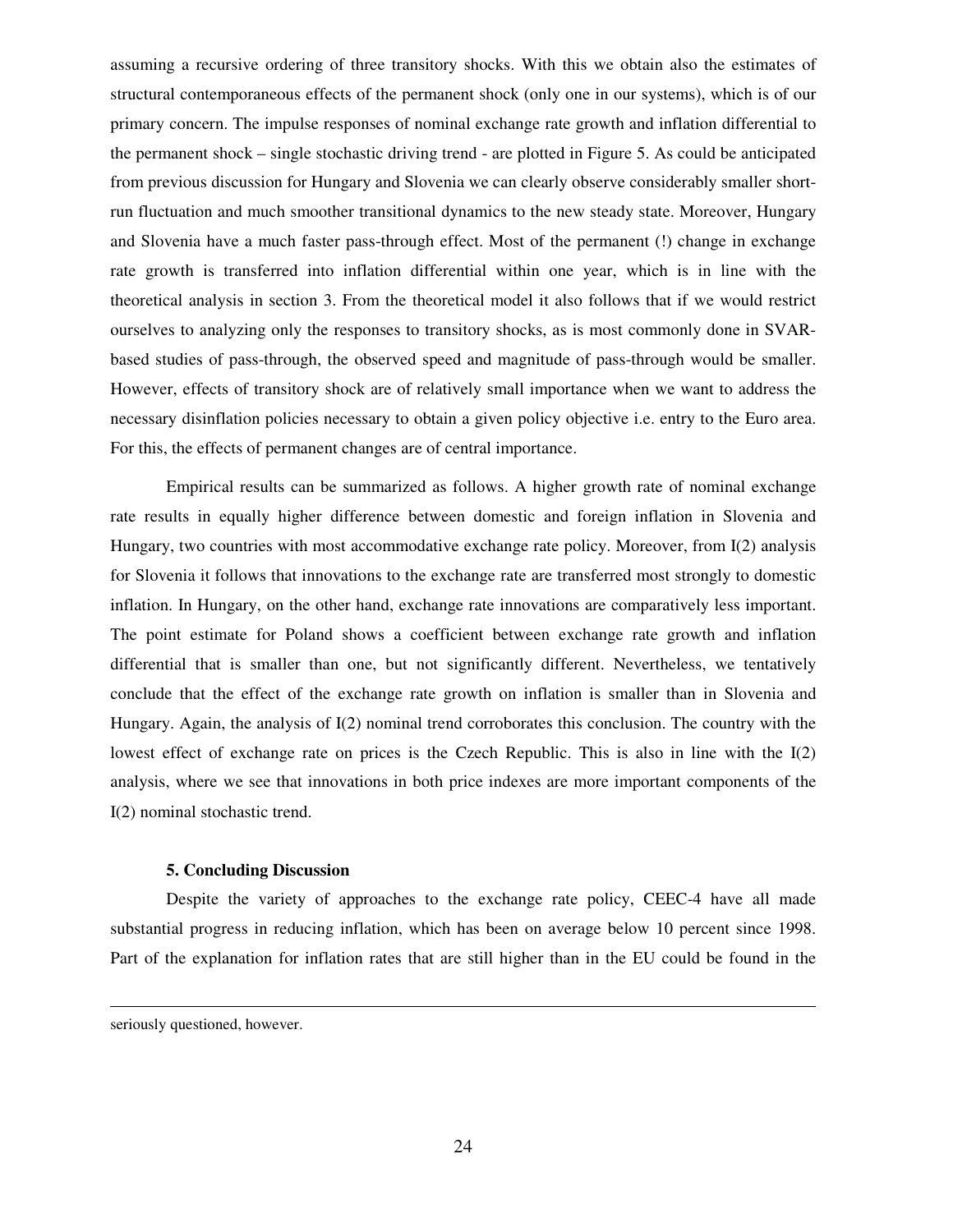working of the Balassa-Samuelson effect and the process of overall relative price convergence in CEEC-4 on average. However, it is argued in this paper that the combination of exchange rate regime and monetary policy contribute to the differences in inflation rates among CEEC-4. The paper finds a strong pass-through from nominal exchange rates to domestic inflation. In such a context, the dichotomy between inflation targeting and exchange rate targeting is more apparent than real. Moreover, in many instances, flexibility of exchange rates turns out to be a policy of accommodation of inefficiencies and monopoly power in non-tradable sectors.

As real appreciation in transition economies has resulted in higher inflationary pressure rather than nominal appreciation, part of the inflationary pressure could derive from goods and labor market rigidities. It is thus not surprising that countries with higher relative non-tradable wage growth – either growth of wages in market or public services – on average face higher inflation rates. This brings up the issue of the relationship between exchange rate policy and disinflation in an economy with pricewage and inflation inertia in the non-tradable sectors. Empirical analysis of this paper shows that inflation rates in CEEC-4 are non-stationary, which implies that these economies exhibit full inflation inertia and not only price inertia. Calvo, Celasun and Kumhof (2002) have recently proposed a theoretical framework that incorporates inflation inertia into the framework of staggered price setting of firms in a monopolistically competitive market. The intuition of this model is that firms choose a price rule that includes a revision of price schedule depending on the rate of inflation in the economy. This implies that firms internalize the effects of policies such as that of a persistent rate of depreciation of a central bank that wants to target the real exchange rate. As a result, the model contains inflation inertia in addition to price-level inertia. A simulation of a disinflation policy implemented through a reduction of the rate of depreciation of the exchange rate shows that output in the non-tradable sector temporarily declines. Under the assumption of monopolistic competition also in the tradable sector the output decline, even though smaller, would have occurred also in the tradable sector. Nevertheless, disinflation brings welfare gains as it reduces the welfare losses associated with monopolistic power in the non-tradable sector. A disinflation policy can thus be seen as a way of reducing the welfare losses of monopolistic price setting. This line of reasoning seems very relevant for exchange rate policy in candidate countries, because it shows that in presence of high and fast pass-through effect, which has been found for two countries with most accommodative exchange rate policies: Hungary and Slovenia, disinflation can be achieved by a different choice of exchange rate policy at low costs in terms of output decline and with potential gains in welfare.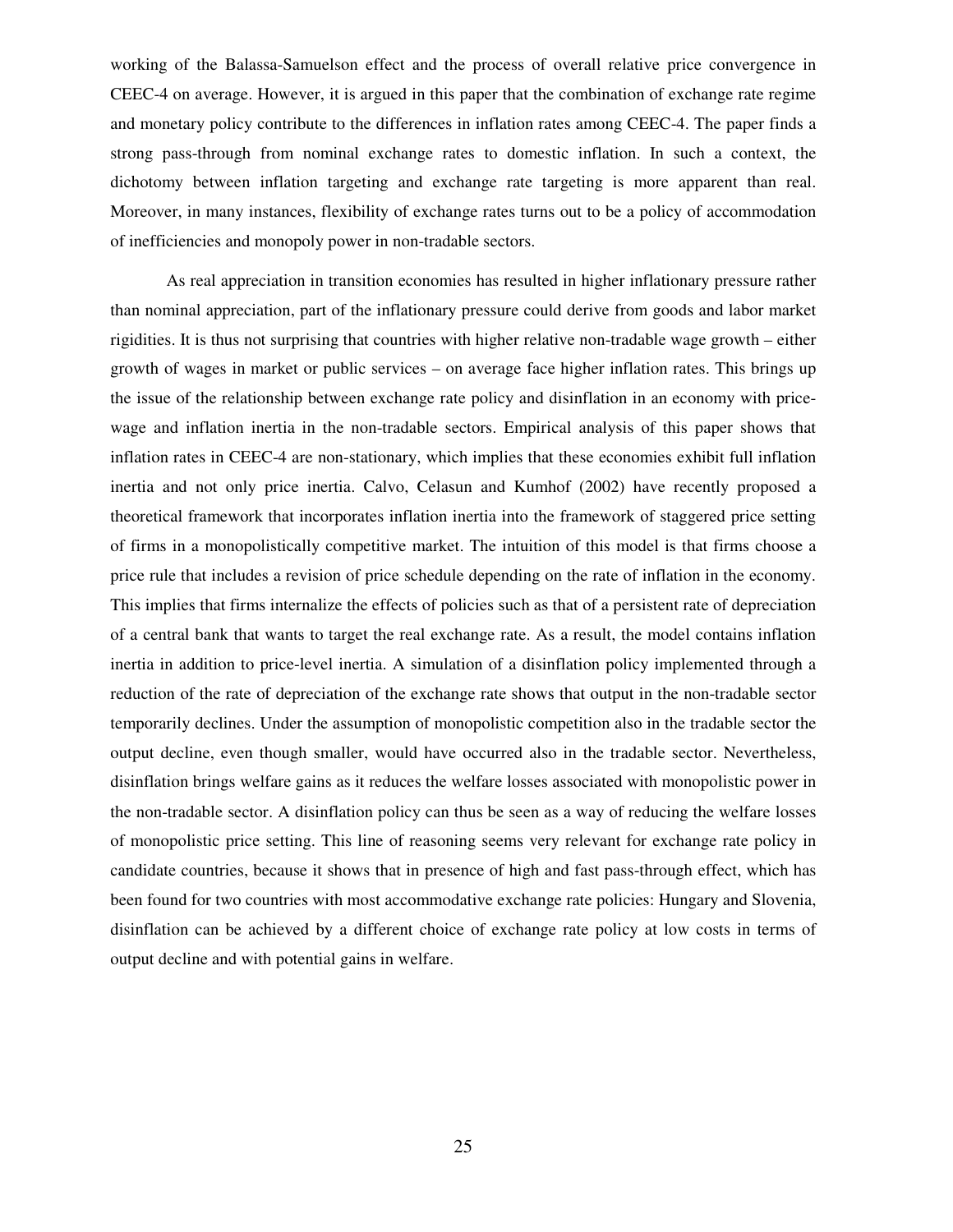What are the policy implications that can be drawn from presented empirical results? The most important conclusion is that in any policy design the important effect of the nominal exchange rate on prices should not be underestimated. It has been show theoretically that accommodative exchange rate policy is associated with high pass-though effect. This has been confirmed also in the empirical analysis. The path of nominal exchange rate within a more general exchange rate regime arrangement during disinflation should thus be given an important role.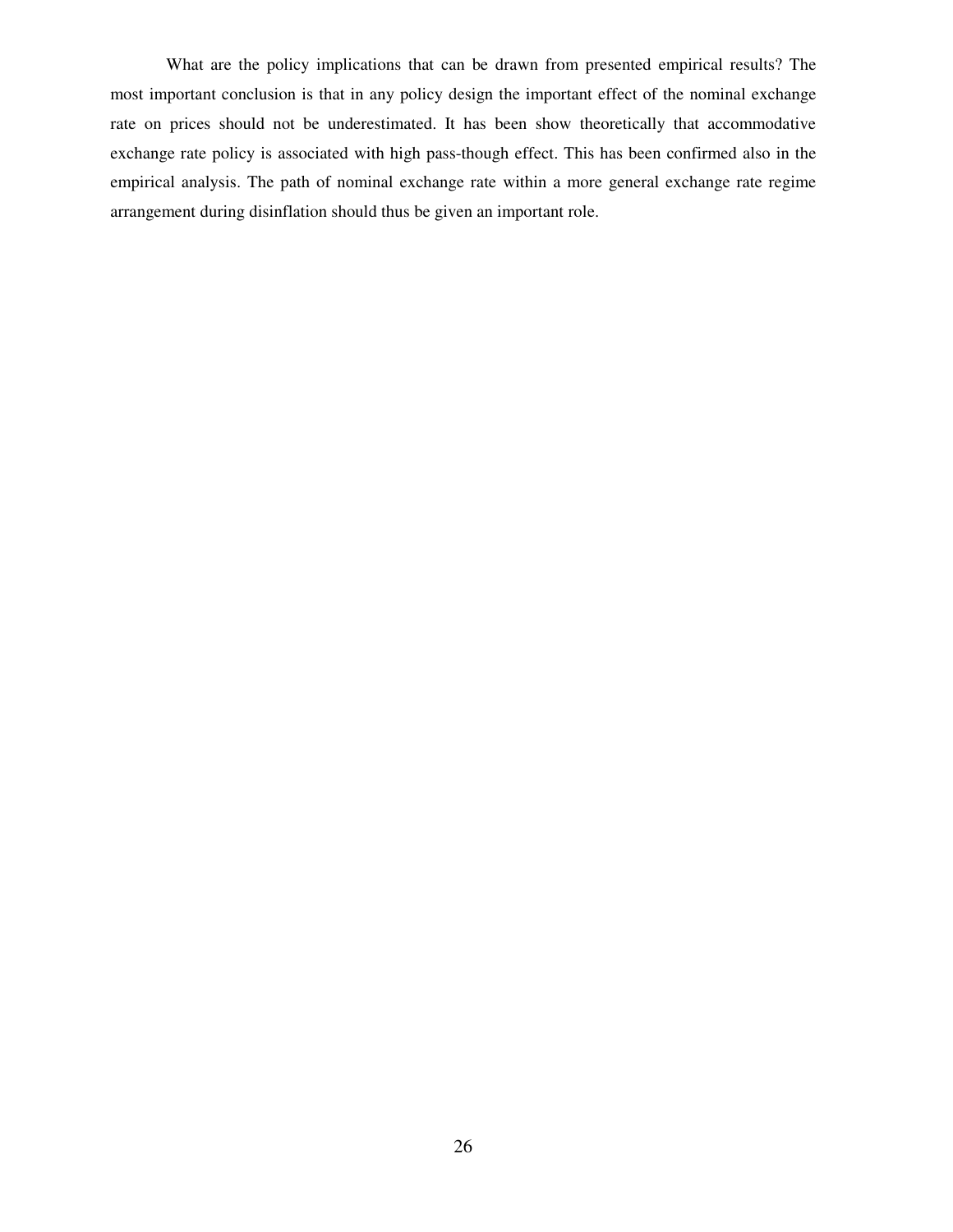#### **References**

- Banerjee, A., Cockerell, L., and Russel, B. (2001),"An I(2) Analysis of Inflation and the Markup", Journal of Applied Econometrics, 16, pp. 221-240.
- Billmeier, A. and Bonato, L. (2002), "Exchange Rate Pass-Through and Monetary Policy in Croatia", IMF Working Paper No. 109.
- Calvo, G. (1983), "Staggered Prices in a Utility-Maximizing Framework", Journal of Monetary Economics, No. 12, pp. 383-398.
- Calvo, G., Celasun, O. and Kumhof, M. (2002), "Nominal Exchange Rate Anchoring Under Inflation Inertia", IMF Working Paper, No. 30.
- Campa, M. J. and Goldberg, L.S. (2002), "Exchange Rate Pass-Through into Import Prices: A Macro or Micro Phenomenon?" NBER Working Paper Series, No. 8934.
- Choudhri, E. U., Faruqee, H. and Hakura, D. S. (2002), "Explaining the Exchange Rate Pass-Through in Different Prices", IMF Working Paper, No. 224.
- Coenen, G., and Vega, J-L., (2001), "The Demand for M3 in the Euro Area", Journal of Applied Econometrics, 16, pp. 727-748.
- Coricelli, F., Jazbec B. and Masten (2003), "Exchange Rate Pass Through in Candidate Countries", CEPR Discussion Paper No. 3894.
- Čihak, M. and Holub, T. (2001), "Convergence of Relative Prices and Inflation in Central and Eastern Europe", IMF Working Paper, No. 124.
- Darvas, Z. (2001), "Exchange Rate Pass-Through and Real Exchange Rate in EU Candidate Countries", Deutsche Bundesbank Discussion Paper No. 10.
- Ericsson, N., Hendry, D. F., and Prestwich, K. M. (1998), "The Demand for Broad Money in the United Kingdom, 1878-1993", Scandinavian Journal of Economics, 100 (1), 289-324.
- Gali, J. (2001), "Targeting Inflation in an Economy with Staggered Price Setting", *mimeo,* Universitat Pompeu Fabra.
- Garcia, C. J. and Restrepo, J. E. (2001), "Price Inflation and Exchange Rate Pass-Through in Chile", Working Paper No 128, Central Bank of Chile.
- Goldfajn, I. and da Costa Werlang, S. R. (2000), "The Pass-Through from Depreciation to Inflation: A Panel Study", Banko Central do Brazil Working Paper, No. 5.
- Hansen, H. and Rahbek, A. (1999), "Stationarity and Asymptotics of Multivariate ARCH Time Series with an Application to Robustness of Cointegration Analysis", mimeo, University of Copenhagen.
- Kongsted, H. C. (2002), "Testing the Nominal-to-Real Transformation", Discussion Paper 02-06, Institute of Economics, University of Copenhagen.
- Laxton, D. and Pesenti, P. (2003), "Monetary Rules for Small, Open, Emerging Economies", Journal of Monetary Economics, 50, 1109 - 1146.
- Johansen, S. (1995a), "Likelihood-Based Inference in Cointegrated Vector Auto-Regressive Models", Oxford University Press, Oxford.
- Johansen, S. (1995b), "A Statistical Analysis of Cointegration for I(2) Variables", Econometric Theory, II, pp. 25-59.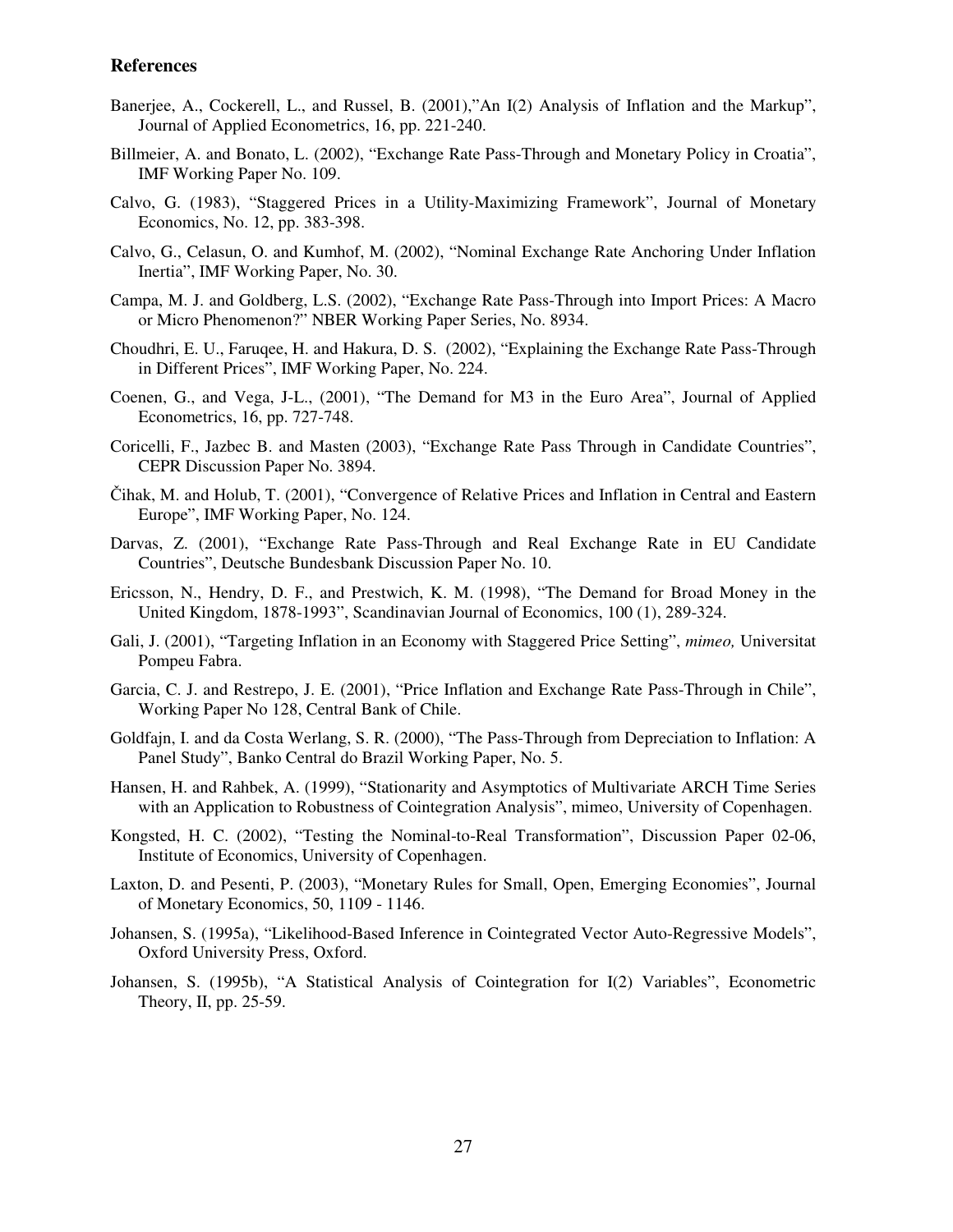- Johansen, S. (2002), "The Interpretation of Cointegration Coefficients in the Cointegrated Vector Autoregressive Model", Preprint No. 14, Department of Theoretical Statistics, University of Copenhagen.
- Juselius, K. (1999)," Price Convergence in the Medium and Long Run: An I(2) Analysis of Six Price Indices", in Engle, R. F. and White, H. (eds.): Cointegration, Causality and Forecasting: A Festschrift to Clive Granger, Oxford University Press, Oxford.
- Juselius, K. (2001), "European Integration and Monetary Transmission Mechanisms: The Case of Italy, Journal of Applied Econometrics, 16(3), pp. 341-358.
- Masten, I. (2002), "How Important is the Shock-Absorbing Role of the Real Exchange Rate?", EUI Working Paper, 2002/6.
- McCarthy, J. (2000), "Pass-Through of Exchange Rates and Import Prices to Domestic Inflation in Some Industrialized Economies", Federal Reserve Bank of New York Staff Report No. 3
- Paruolo, P. and Rahbek, A. (1999), "Weak Exogeneity in I(2) VAR Systems", Journal of Econometrics, 93(2), pp. 281-308.
- Svensson, L. E. O. and Woodford, M. (2003), "Implementing Optimal Policy through Inflation-Forecast Targeting", mimeo, Princeton Univesity.
- Taylor, J. B. (2000), "Low Inflation, Pass-through and the Pricing Power of the Firms", European Economic Review 44, 1389 – 1408.
- Uribe, M. (2003), "Real Exchange Rate Targeting and Macroeconomic Instability", Journal of International Economics, 59, pp.137-159.
- Warne, A. (1993), "A Common Trends Moodel: Identification, Estimation and Inference", University of Stockholm, IIES Seminar Paper No. 555.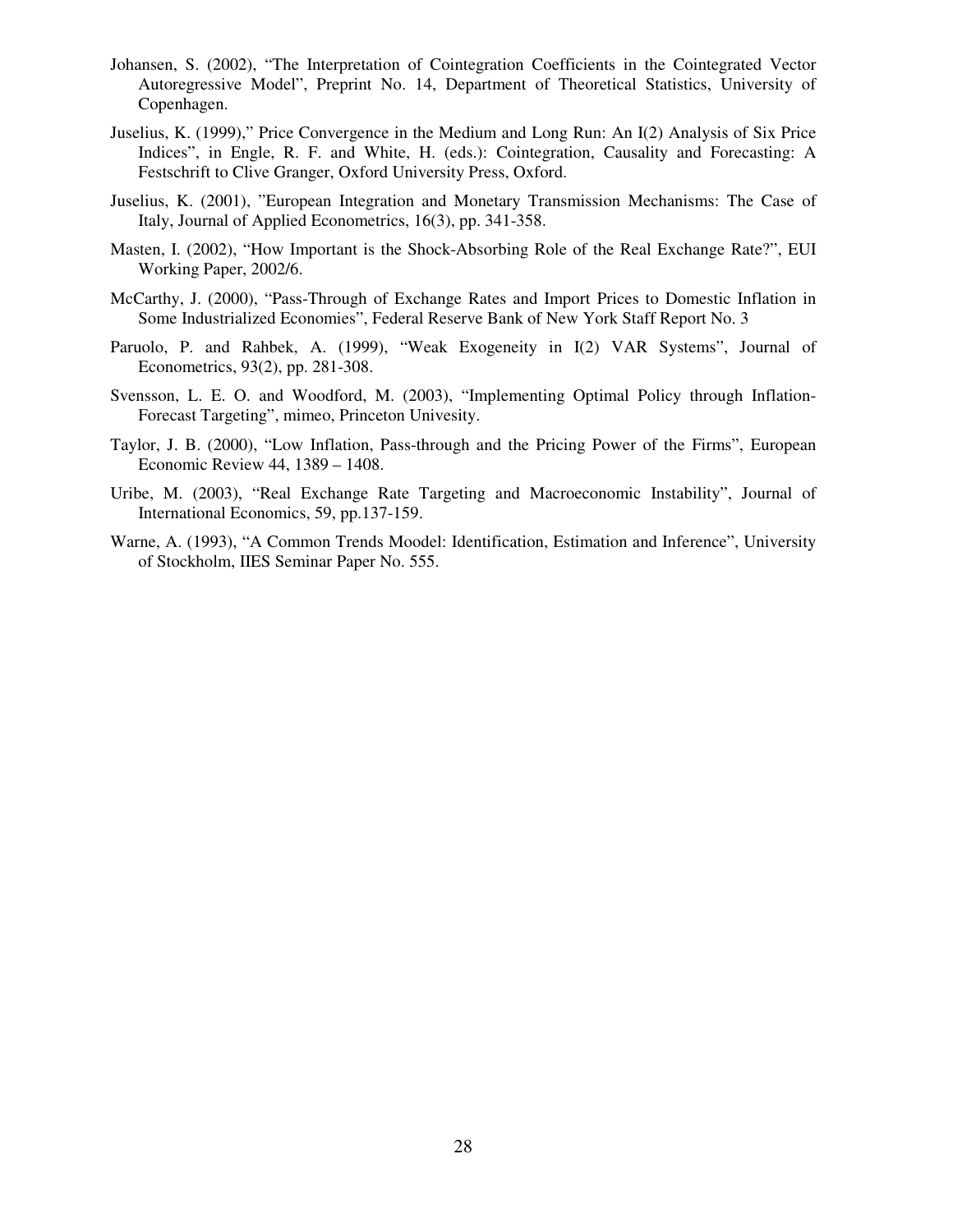## **STATISTICAL APPENDIX**

|                         |                                           |                        | <b>The Czech Republic</b> $(1993:12 - 2002:7)$ |      |                |      |
|-------------------------|-------------------------------------------|------------------------|------------------------------------------------|------|----------------|------|
| Res. autocorr. 1-7      |                                           | $F(175, 188) = 0.93$   |                                                |      | $p-value=0.69$ |      |
| Normality               |                                           | $\chi^2(10) = 13.42$   |                                                |      | $p$ -val.=0.20 |      |
| Heteroscedasticity      | $F(480, 455) = 0.93$<br>$p$ -val.=1.00    |                        |                                                |      |                |      |
|                         | Modulus of 6 largest characteristic roots |                        |                                                |      |                |      |
| <b>Unrestricted VAR</b> | 1.02                                      | 0.99                   | 0.91                                           | 0.91 | 0.86           | 0.86 |
| $r=1$                   | 1.00                                      | 1.00                   | 1.00                                           | 1.00 | 0.96           | 0.86 |
|                         |                                           |                        | <b>Hungary</b> $(1993:2 - 2002:7)$             |      |                |      |
| Res. autocorr. 1-7      |                                           | $F(150, 104) = 1.02$   |                                                |      | $p$ -val.=0.45 |      |
| Normality               |                                           | $\chi^2(10) = 13.17$   |                                                |      | $p$ -val.=0.21 |      |
| Heteroscedasticity      |                                           | $\chi^2(780) = 809.24$ |                                                |      | $p$ -val.=0.22 |      |
|                         |                                           |                        | Modulus of 6 largest characteristic roots      |      |                |      |
| Unrestricted VAR        | 0.99                                      | 0.98                   | 0.93                                           | 0.86 | 0.85           | 0.85 |
| $r=1$                   | 1.00                                      | 1.00                   | 1.00                                           | 1.00 | 0.98           | 0.86 |
|                         |                                           |                        | <b>Poland</b> $(1993:1 - 2002:4)$              |      |                |      |
| Res. autocorr. 1-7      |                                           | $F(175, 124) = 1.11$   |                                                |      | $p-value=0.27$ |      |
| Normality               |                                           | $\chi^2(10) = 32.62$   |                                                |      | $p$ -val.=0.00 |      |
| Heteroscedasticity      |                                           | $F(480,278) = 0.36$    |                                                |      | $p$ -val.=1.00 |      |
|                         |                                           |                        | Modulus of 6 largest characteristic roots      |      |                |      |
| <b>Unrestricted VAR</b> | 0.98                                      | 0.96                   | 0.96                                           | 0.80 | 0.79           | 0.79 |
| $r=1$                   | 1.00                                      | 1.00                   | 1.00                                           | 1.00 | 0.95           | 0.77 |
|                         |                                           |                        | <b>Slovenia</b> $(1993:3 - 2002:3)$            |      |                |      |
| Res. autocorr. 1-7      |                                           | $F(175, 163) = 1.14$   |                                                |      | $p$ -val.=0.20 |      |
| Normality               |                                           | $\chi^2(10) = 9.13$    |                                                |      | $p$ -val.=0.52 |      |
| Heteroscedasticity      |                                           | $F(630,265) = 0.33$    |                                                |      | $p$ -val.=1.00 |      |
|                         |                                           |                        | Modulus of 6 largest characteristic roots      |      |                |      |
| <b>Unrestricted VAR</b> | 0.98                                      | 0.96                   | 0.96                                           | 0.82 | 0.82           | 0.75 |
| $r = 2$                 | 1.00                                      | 1.00                   | 1.00                                           | 0.97 | 0.86           | 0.86 |

**Table A1:** Misspecification tests and characteristic roots (multivariate tests) for the system  $X_t = (y_t, e_t, cpi_t, ppi_t, ppi_t, w_t)$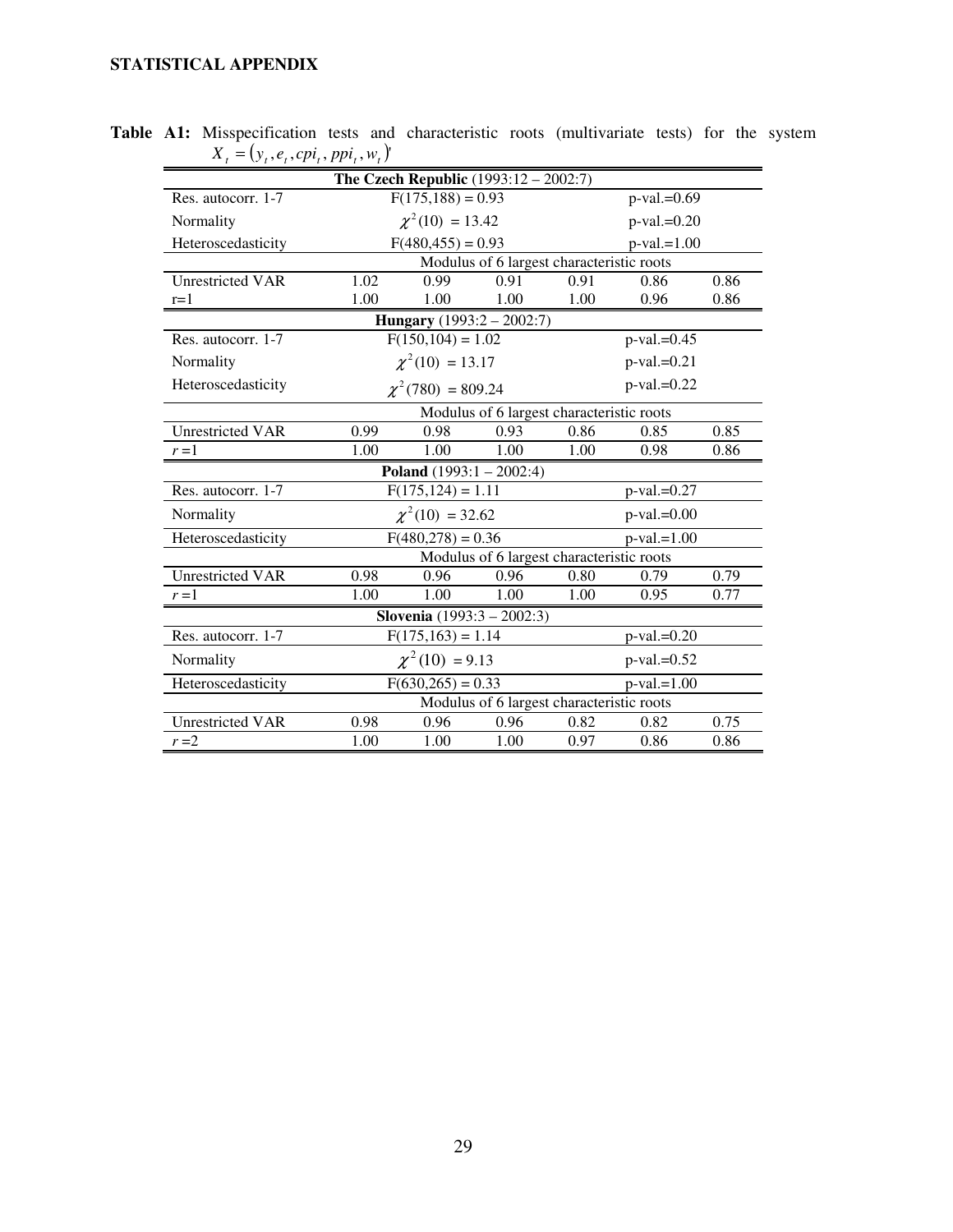|                          | The Czech Republic $(1993:12 - 2002:7)$ |                                |                                           |                          |                |      |
|--------------------------|-----------------------------------------|--------------------------------|-------------------------------------------|--------------------------|----------------|------|
| Res. autocorr. 1-6       |                                         | $F(96, 184) = 1.17$            |                                           |                          | $p$ -val.=0.18 |      |
| Normality                |                                         | $\chi^2(8) = 5.71$             |                                           |                          | $p-value=0.68$ |      |
| Heteroscedasticity       |                                         | $F(260,371) = 0.59$            |                                           |                          | $p$ -val.=1.00 |      |
|                          |                                         |                                | Modulus of 6 largest characteristic roots |                          |                |      |
| <b>Unrestricted VAR</b>  | 1.02                                    | 0.91                           | 0.74                                      | 0.74                     | 0.64           | 0.64 |
| $r = 3$                  | 1.00                                    | 0.91                           | 0.74                                      | 0.74                     | 0.63           | 0.63 |
| Trace test (asymptotic)  | 1.29                                    | 12.78                          | 44.90                                     | 101.32                   |                |      |
| p-value (asymptotic)     | 0.26                                    | 0.14                           | 0.00                                      | 0.00                     |                |      |
| p-value (bootstrap)      | 0.45                                    | 0.18                           | 0.00                                      | 0.00                     |                |      |
|                          | 3                                       | 2                              | 1                                         | $\boldsymbol{0}$         |                |      |
|                          |                                         |                                | Hungary $(1993:8 - 2002:7)$               |                          |                |      |
| Res. autocorr. 1-7       | $F(112,177) = 1.11$                     |                                |                                           |                          | p-val.=0.27    |      |
| Normality                | $\chi^2(8) = 18.53$                     |                                |                                           |                          | $p$ -val.=0.03 |      |
| Heteroscedasticity       | $F(260,390) = 0.55$                     |                                |                                           |                          | $p$ -val.=1.00 |      |
| Trace test               |                                         |                                | Modulus of 6 largest characteristic roots |                          |                |      |
| <b>Unrestricted VAR</b>  | 1.01                                    | 0.93                           | 0.75                                      | 0.75                     | 0.50           | 0.50 |
| $r = 3$                  | 1.00                                    | 0.91                           | 0.75                                      | 0.75                     | 0.49           | 0.49 |
| Trace test               | 1.25                                    | 16.96                          | 56.43                                     | 130.61                   |                |      |
| p-value                  | 0.26                                    | 0.03                           | 0.00                                      | 0.00                     |                |      |
| p-value (bootstrap)      | 0.36                                    | 0.04                           | 0.00                                      | 0.00                     |                |      |
|                          | 3                                       | 2                              | 1                                         | $\boldsymbol{0}$         |                |      |
|                          |                                         | Poland $(1994:1 - 2002:4)$     |                                           |                          |                |      |
|                          |                                         |                                |                                           |                          |                |      |
| Res. autocorr. 1-7       |                                         | $F(112, 132) = 1.28$           |                                           |                          | $p-value=0.09$ |      |
| Normality                |                                         | $\chi^2(8) = 19.51$            |                                           |                          | $p$ -val.=0.01 |      |
| Heteroscedasticity       |                                         | $F(320, 247) = 0.37$           |                                           |                          | $p$ -val.=1.00 |      |
|                          |                                         |                                | Modulus of 6 largest characteristic roots |                          |                |      |
| <b>Unrestricted VAR</b>  | 0.98                                    | 0.91                           | 0.91                                      | 0.76                     | 0.76           | 0.62 |
| $r = 3$                  | 1.00                                    | 0.89                           | 0.67                                      | 0.67                     | 0.59           | 0.59 |
| Trace test               | 5.42                                    | 20.91                          | 57.02                                     | 221.56                   |                |      |
| p-value                  | 0.02                                    | 0.01                           | 0.00                                      | 0.00                     |                |      |
| p-value (bootstrap)      | 0.10                                    | 0.03                           | 0.00                                      | 0.00                     |                |      |
|                          | 3                                       | $\overline{c}$                 | 1                                         | $\boldsymbol{0}$         |                |      |
|                          |                                         |                                | <b>Slovenia</b> $(1993:3 - 2002:3)$       |                          |                |      |
| Res. autocorr. 1-7       |                                         | $F(112,197) = 1.\overline{13}$ |                                           |                          | p-val.=0.22    |      |
| Normality                |                                         | $\chi^2(8) = 10.43$            |                                           |                          | p-val.=0.24    |      |
| Heteroscedasticity       |                                         | $F(180, 478) = 0.87$           |                                           |                          | $p$ -val.=0.38 |      |
|                          |                                         |                                | Modulus of 6 largest characteristic roots |                          |                |      |
| <b>Unrestricted VAR</b>  | 0.97                                    | 0.89                           | 0.41                                      | 0.41                     | 0.34           | 0.34 |
| $r = 3$                  | 1.00                                    | 0.88                           | 0.41                                      | 0.41                     | 0.35           | 0.35 |
| Trace statistic          | 0.28                                    | 26.97                          | 204.86                                    | 406.34                   |                |      |
| p-value                  | 0.60                                    | 0.00                           | 0.00                                      | 0.00                     |                |      |
| p-value (bootstrap)<br>r | 0.41<br>3                               | 0.06<br>$\overline{c}$         | 0.00<br>1                                 | 0.00<br>$\boldsymbol{0}$ |                |      |

**Table A2:** Misspecification tests (multivariate), characteristic roots and trace tests for the system  $X_t = (y_t, \Delta e_t, \pi_t - \pi_t^*, i_t - i_t^*)$ 

Note: The Paruolo test for the presence of I(2) trends rejects the presence of such trends for all countries and all choices of rank with a zero p-value. These test results are available from the authors upon request.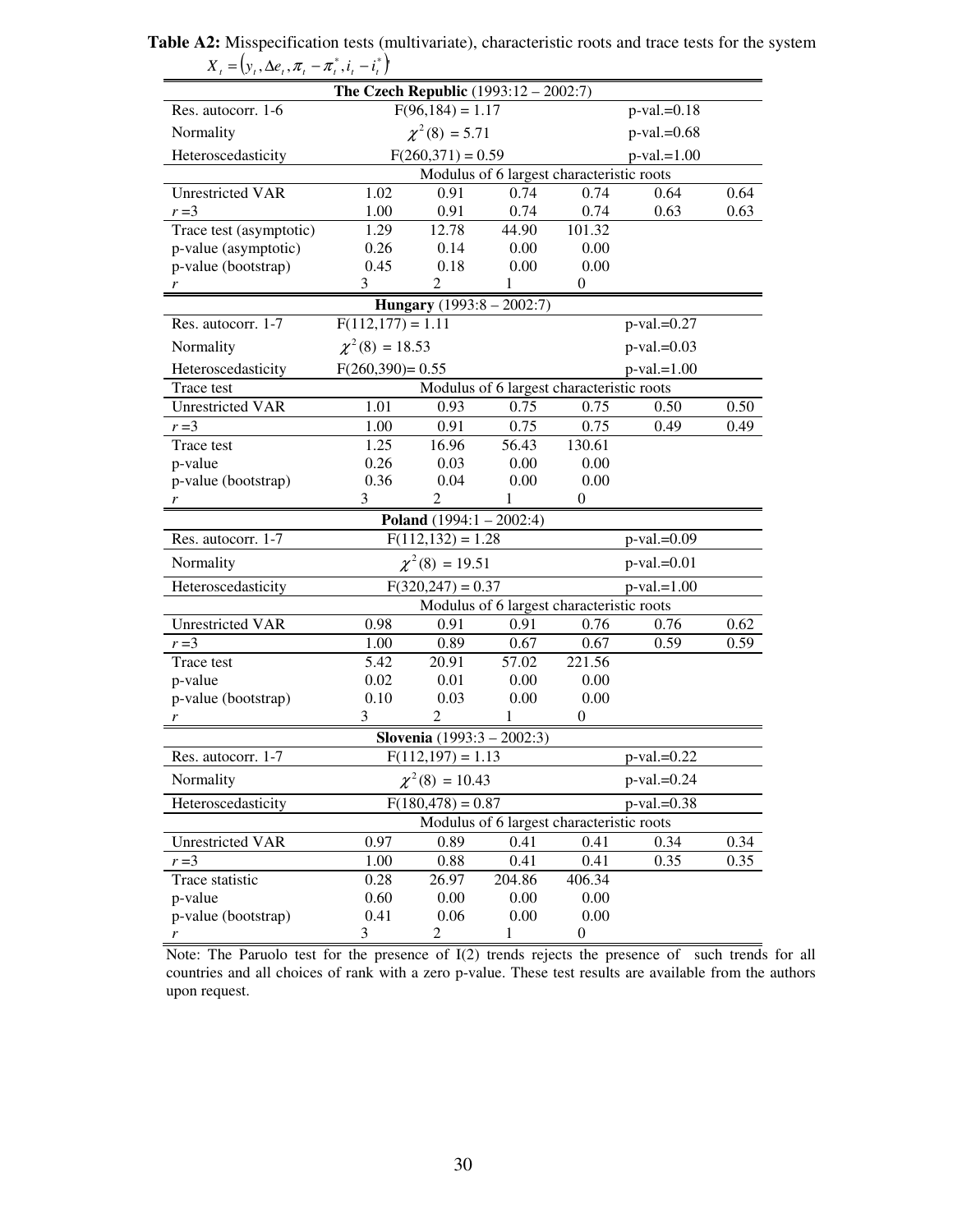

Figure 1: Cointegrating Vectors (unconcentrated) for the Czech Republic

Figure 2**:** Cointegrating Vectors (unconcentrated) for Hungary